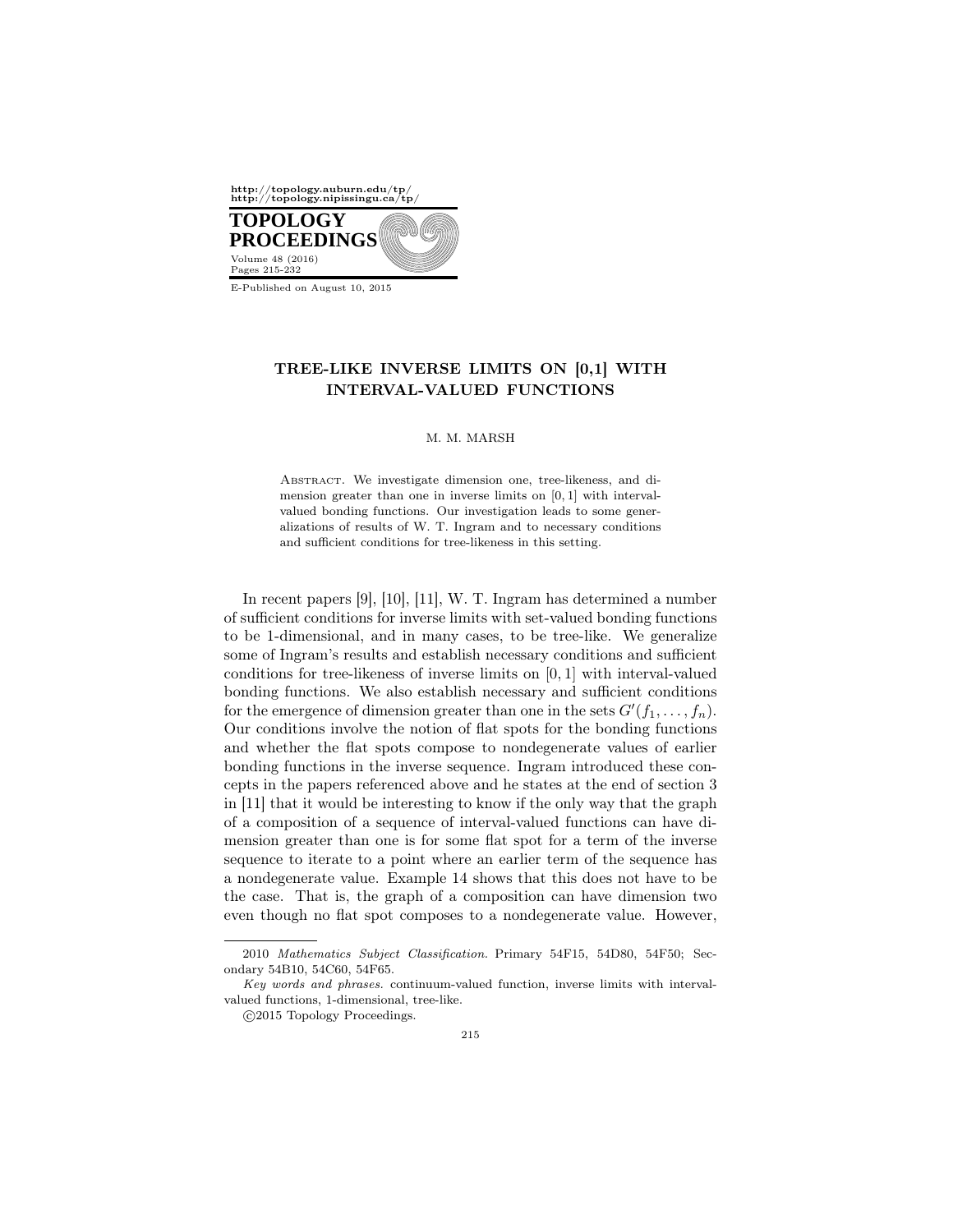our Corollary 23 shows that it is the only way for dimension greater than one to appear in the sets  $G'(f_1, \ldots, f_n)$ .

In [3], Włodzimierz J. Charatonik and Robert P. Roe show that for inverse sequences on finite dimensional continua with trivial shape, where each continuum-valued bonding function has values with trivial shape, the inverse limit space must have trivial shape. One dimensionality is equivalent to tree-likeness for nondegenerate continua with trivial shape. Since our setting is inverse limits on [0*,* 1] with upper semi-continuous interval-valued bonding functions, it follows that determining if an inverse limit is tree-like is equivalent to determining if its dimension is one. Along the way, we establish results involving the emergence of dimension two or greater in the set  $G'(f_1, \ldots, f_n)$  when the set  $G'(f_1, \ldots, f_{n-1})$  has dimension one.

It is known that having a flat spot of a bonding function compose to a nondegenerate value of an earlier bonding function can introduce dimension two or greater into the sets  $G'(f_1, \ldots, f_n)$ , see, for example, Ingram's papers [10], [11]; in particular, see [11, Theorem 3.6] and [10, examples 5.1 and 5.3]. Also, see [2, §4] about inverse limits on straight quadrilaterals. Our Theorem 6 points out the sufficiency of this occurrence.

All spaces considered in this paper will be compact metric spaces, referred to as *compacta*. A *continuum* is a connected compactum. A continuous function with be referred to as a *mapping*. For a compactum  $X$ , dim( $X$ ) will denote covering dimension. In our setting, covering dimension is equivalent to inductive dimension (see [18, Theorem 15.2 and Corollary 15.3] or [7, p. 67, Theorem V 8 and Corollary]), so we use dimension theorems from both [7] and [18].

A function  $f: X \to 2^Y$  is *upper semi-continuous at the point*  $x \in X$  if, for each open set *V* in *Y* containing the set  $f(x)$ , there is an open set *U* in *X* such that  $x \in U$  and  $f(p) \subset V$  for each  $p \in U$ . If  $f: X \to 2^Y$  is upper semi-continuous at each point of *X*, then *f* is said to be *upper semicontinuous.* A function  $f: X \to 2^Y$  is *lower semi-continuous at*  $x \in X$ provided that whenever  $\{x_i\}$  converges to *x* in *X* and  $y \in f(x)$ , there exists a sequence  $\{y_i\}$  converging to *y* in *Y* with  $y_i \in f(x_i)$  for each  $i \geq 1$ .

It will be convenient and natural, in our setting, to take the historical point of view of considering a function  $f: X \to 2^Y$  to be a multi-valued function (or transformation) from  $X$  to  $Y$ . This point of view is quite common in mathematics, particularly in fixed point theory for multivalued functions, see [1], [4], [5], [20], [21], [22], [23], [24], [25], [26], [27], [28].

It is typical, in the references in the previous paragraph, to say "*f* is a multi-valued function from *X* to *Y*" and to use the notation  $f: X \to Y$ . Following definitions from these references, given a multi-valued function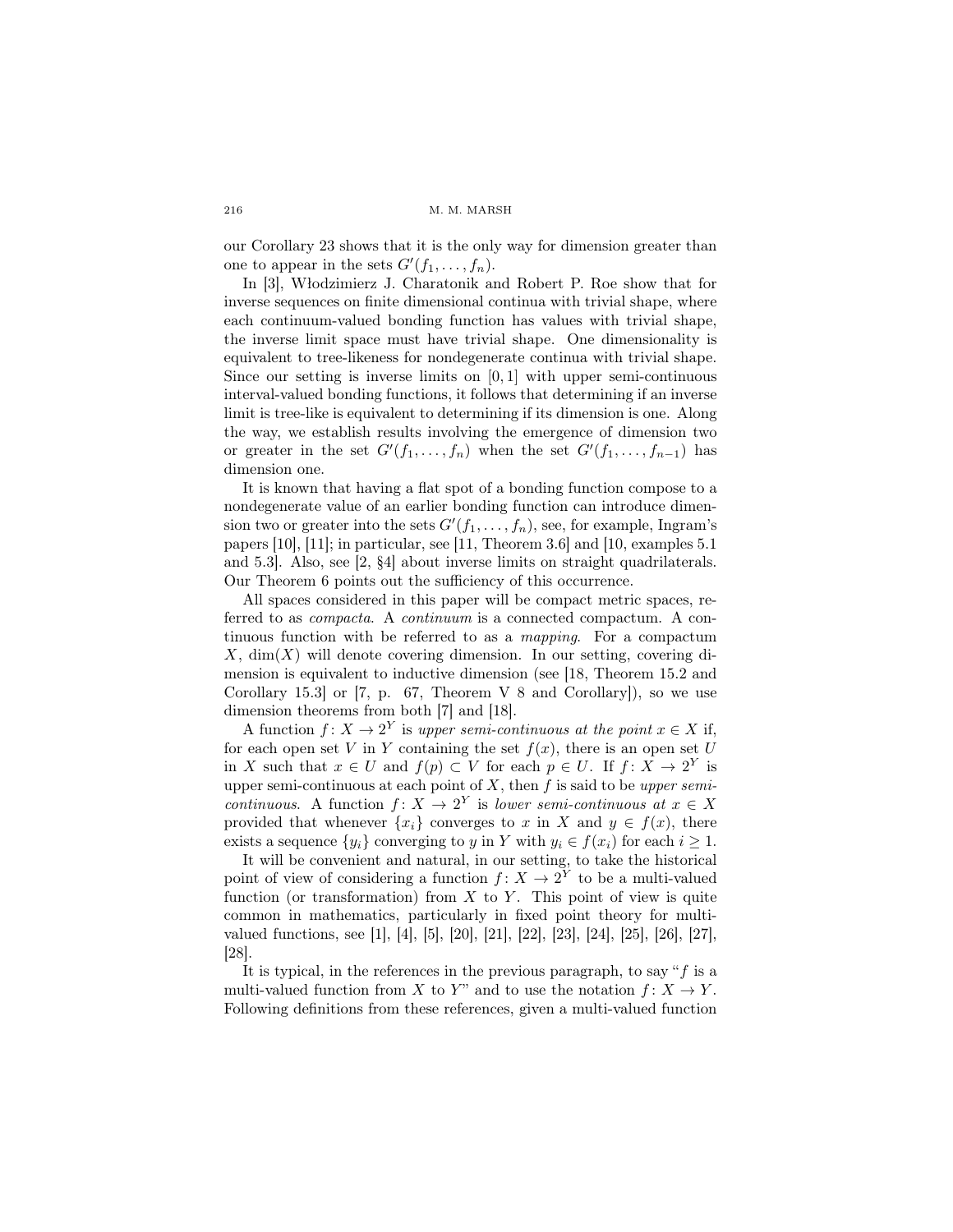*f* : *X*  $\rightarrow$  *Y*, *f*(*x*) denotes a subset of *Y*. For *A*  $\subset$  *X*, let *f*(*A*) = {*y*  $\in$ *Y* | there exists  $x \in A$  such that  $y \in f(x)$ }. The multi-valued function  $f: X \to Y$  is *surjective* if  $f(X) = Y$ . The *graph* of *f*, which we denote by  $G(f)$ , is the set of points in  $X \times Y$  consisting of points  $(x, y)$  with  $y \in f(x)$ .

A multi-valued function  $f: X \to Y$  is *continuous* if, for each  $x \in X$ ,  $f(x)$  is closed in *Y* and, whenever a sequence  $\{x_n\}$  converges to  $x_0$  in *X*, the following two conditions are satisfied:

(1) If  $y_n \in f(x_n)$  for  $n \geq 1$ , then the set  $\{y_n \mid n \geq 1\}$  has a limit point in  $f(x_0)$ , and

(2) if  $y_0 \in f(x_0)$ , then, for each  $n \geq 1$ , there exists  $y_n \in f(x_n)$  such that  $\{y_n\}$  converges to  $y_0$ .

This definition of continuous is equivalent to that used by Robert L. Plunkett [22], Ronald H. Rosen [23], Wyman L. Strother [25], [26], L. E. Ward, Jr. [27], and others. In our setting with closed set values  $f(x)$ , condition (1) is equivalent to upper semi-continuity of the associated function  $f: X \to 2^Y$  and condition (2) is equivalent to lower semi-continuity of  $f: X \to 2^Y$ . See [23, p. 168] for these equivalences as well as some others.

Several authors have observed that the multi-valued function  $f: X \rightarrow$ *Y* being upper semi-continuous and having closed values *f*(*x*) is equivalent to having  $G(f)$  be closed. (See, for example, [4, §2, para. 1].) Ingram proves this fact in [8, Theorem 1.2].

Note 1. We will hereafter refer to a multi-valued function  $f: X \to Y$ as a set-valued function. All set-valued functions in this paper will have closed values  $f(x)$  and closed graphs  $G(f)$  and thus will be upper semicontinuous.

Let  $X_1, X_2, \ldots$  be a sequence of compacta. Our setting will be the product space  $\prod_{n\geq 1} X_n$  with the usual metric. Our focus will be subcompacta of  $\prod_{n\geq 1} X_n$  that are inverse limits of inverse sequences  $X_1 \xleftarrow{f_1}$  $X_2 \xleftarrow{f_2} X_3 \xleftarrow{f_3} \dots$ , where the bonding functions are set-valued and surjective. This point of view allows that the sequence above is indeed an inverse sequence with generalized functions " bonding" points in the factor spaces. Ordinarily, inverse sequences have mappings that " bond" points in the factor spaces. Hereafter, we let  $\{X_n, f_n\}$  denote an inverse sequence with set-valued bonding functions and its inverse limit is given by

$$
\lim_{n \to \infty} \{X_n, f_n\} = \{ \mathbf{x} = (x_1, x_2, \ldots) \in \prod_{n \ge 1} X_n \mid x_n \in f_n(x_{n+1}) \text{ for } n \ge 1 \}.
$$

For  $j, m \in \mathbb{N}$  with  $j \leq m$ , we define the set below.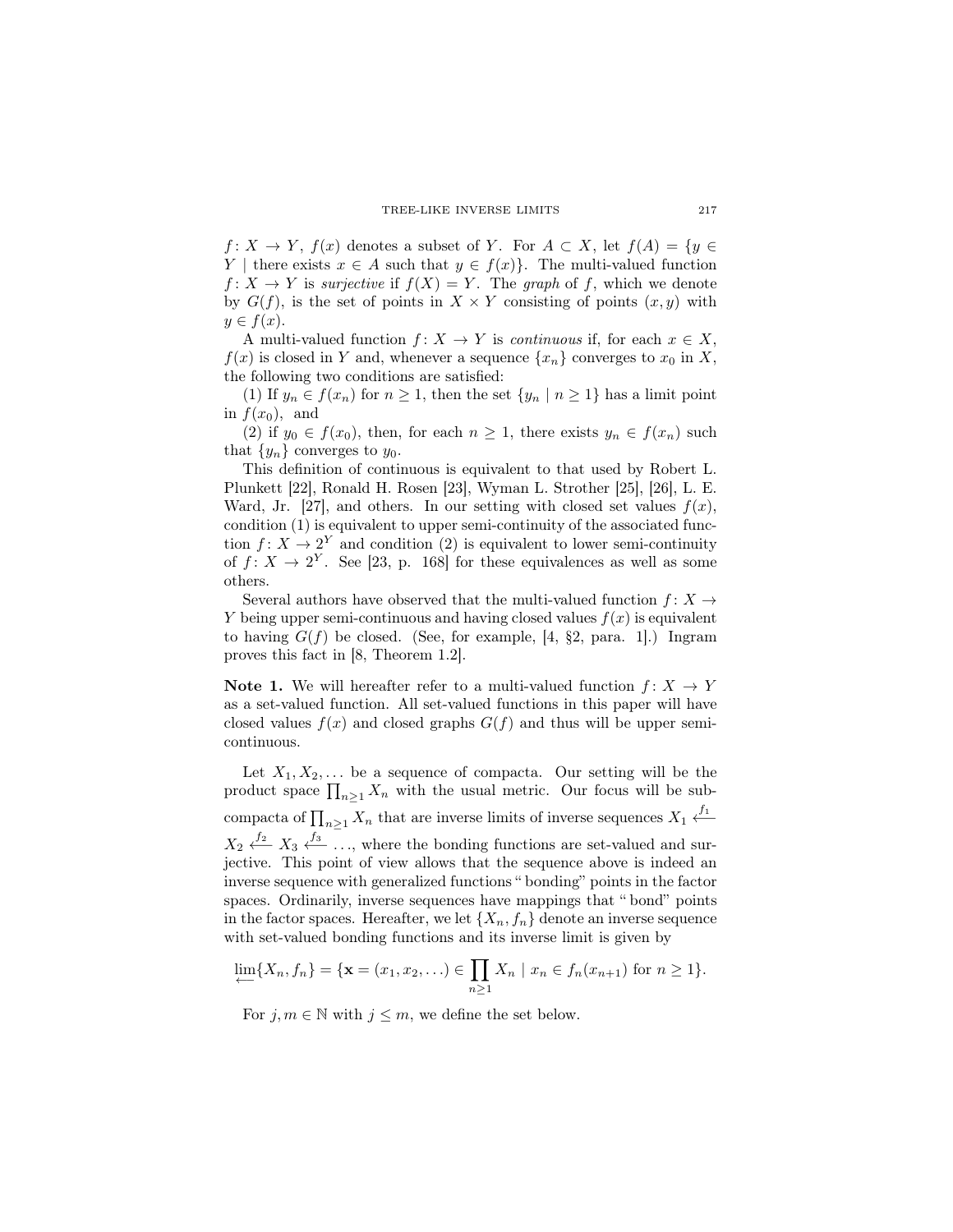$$
G_j^{m+1} = G'(f_j, \dots, f_m) = \{ \mathbf{x} \in \prod_{i=j}^{m+1} X_i \mid x_i \in f_i(x_{i+1}) \text{ for } j \leq i \leq m \}.
$$

For  $j = 1$ , our set  $G_1^{m+1}$  is the same set as  $G'(f_1, ..., f_m)$  in [8, p. 17]. Some of our results and proofs gain clarity by using both superscripts and subscripts on *G*. See, for example, Theorem 5.

For consistency of notation in theorems that follow, if  $1 \leq k \leq m+1$ , we let  $G_k^k = X_k$ . The notation  $X \stackrel{T}{\approx} Y$  will indicate that X is homeomorphic to *Y* .

Fix  $1 \leq j \leq m+1$ . Since  $\prod_{i=1}^{j} X_i \times \prod_{i=j+1}^{m+1} X_i \stackrel{T}{\approx} \prod_{i=1}^{m+1} X_i$  under the homeomorphism defined by  $h((x_1, \ldots, x_j), (x_{j+1}, \ldots, x_{m+1})) =$  $(x_1, \ldots, x_j, x_{j+1}, \ldots, x_{m+1})$ , we will make no distinction between these spaces or between subsets  $M$  and  $h(M)$  of the two.

For  $1 \leq j \leq k < m+1$ , we denote the set-valued composition function  $f_k \circ f_{k+1} \circ \ldots \circ f_m: X_{m+1} \to X_k$  by  $f_{k,m+1}$ , and we let  $F_k: G^{m+1}_{k+1} \to G^k_j$  be the set-valued function defined by  $(x_j, x_{j+1}, \ldots, x_k) \in F_k(x_{k+1}, \ldots, x_{m+1})$ if and only if  $(x_j, \ldots, x_{m+1})$  is in  $G_j^{m+1}$ . We note that  $G(F_k^{-1}) \stackrel{T}{\approx} G_j^{m+1}$ . For  $j = 1$  and  $k = m$ , our function  $F_m: X_{m+1} \to G_1^m$  is the same as Van Nall's function *F<sup>m</sup>* [19, p. 8]. In order to have a simple notation for the map  $F_k$ , one must note, in application, the beginning and ending subscripts of the factor spaces involved in the definition. At the introduction of such a function  $F_k$ , we will always indicate the domain and range of  $F_k$  in order to clarify the factor spaces involved. We will often say, "Let  $F_k: G_{k+1}^{m+1} \to G_j^k$  be given."

For  $j \geq 1$ , let  $\pi_j$ :  $\prod_{i=1}^{\infty} X_i \to X_j$  denote  $j^{\text{th}}$ -coordinate projection and for  $k \neq j$ , let  $\pi_{j,k}$ :  $\prod_{i=1}^{\infty} X_i \rightarrow X_j \times X_k$  denote projection into the *j*<sup>th</sup> and  $k^{\text{th}}$  factors. It will be useful to also let  $\pi_j$ :  $\prod_{i=k}^m X_i \to X_j$  denote  $j^{\text{th}}$ coordinate projection for any finite subsequence  $\{k, k+1, \ldots, m-1, m\}$ of N with  $k < m$  and  $k \leq j \leq m$ .

At this point, it is worth reiterating that  $f_i$ ,  $f_{i,j}$ , and  $F_k$ :  $G_{k+1}^{m+1}$   $\rightarrow$  $G_j^k$  denote set-valued functions with closed graphs and we have the set inclusions  $G(f_i) \subset X_{i+1} \times X_i$ ,  $G(f_{i,j}) \subset X_j \times X_i$ , and  $G(F_k^{-1}) \stackrel{T}{\approx} G_j^{m+1} \subset$  $\prod_{i=j}^{m+1} X_i$ .

If *A* ⊂ *X*<sub>*i*+1</sub> for some *i* ≥ 1, let  $f_i|_A$  be the set-valued function whose domain is *A* and such that  $f_i|_A(x) = f_i(x)$  for  $x \in A$ . If  $A \subset X_{m+1}$ , let  $G_j^{m+1}|_A = \{z \in G_j^{m+1} \mid \pi_{m+1}(z) \in A\}$ . Also note that

(\*) 
$$
G_j^{m+1}|_A = G'(f_j|_{f_{j+1,m+1}(A)}, \ldots, f_{m-1}|_{f_{m,m+1}(A)}, f_m|_A).
$$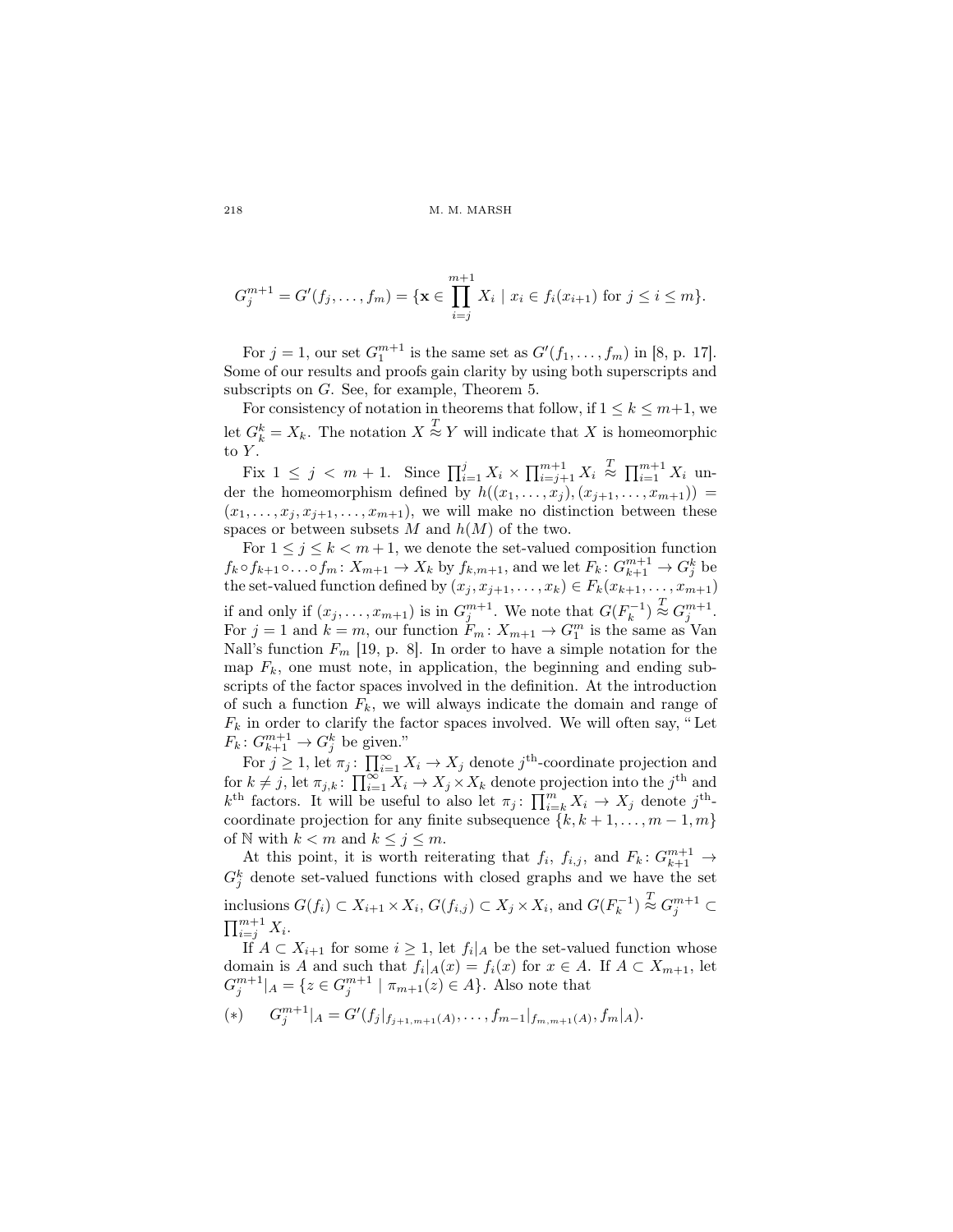A set-valued function  $f : [0,1] \to X$  has a *flat spot* (at  $p \in X$ ) if there exists a point  $p \in X$  and a nondegenerate interval  $[a, b] \subset [0, 1]$  such that  $[a, b] \times \{p\} \subset G(f)$ . We say that  $[a, b] \times \{p\}$  is a *flat spot of f*. Suppose  ${f_i: [0,1] \rightarrow [0,1]}_{i=1}^m$  is a finite inverse sequence of set-valued functions. A *flat spot at*  $p$  *of*  $f_j$  *composes to a nondegenerate value of*  $f_i$  in the composition  $f_i \circ f_{i+1} \circ \ldots \circ f_j$  if  $f_i(p)$  is nondegenerate for  $i = j - 1$  and if there exists a point *q* in  $f_{i+1,j}(p)$  such that  $f_i(q)$  is nondegenerate for  $i < j-1$ .

A set-valued function  $f: X_2 \to X_1$  is *continuum-valued* if, for each  $x \in X_2$ , the set  $f(x)$  is connected in  $X_1$ .

Observation 2 is [8, Theorem 2.5].

Observation 2. *If*  $f: X_2 \to X_1$  *is a continuum-valued function and*  $X_2$ *is connected, then G*(*f*) *is connected.*

**Observation 3.** Suppose that  $X_1, X_2, \ldots, X_{m+1}$  are compacta and for *each*  $1 \leq i \leq m$ ,  $f_i: X_{i+1} \to X_i$  *is a surjective set-valued function. Then*  $for\ 1 \leq i \leq k \leq m+1,\ G(f_{i,k}^{-1}) = \pi_{i,k}(G_i^k) = \pi_{i,k}(G_1^{m+1}).$ 

*Proof.* The proof is straightforward. □

**Observation 4.** Suppose that  $X_1, X_2, \ldots, X_{m+1}$  are finite dimensional *continua with trivial shape, and for each*  $1 \leq i \leq m$ ,  $f_i: X_{i+1} \to X_i$  *is a surjective continuum-valued function, each of whose values has trivial shape.* If  $1 \leq i \leq k \leq m+1$  and  $\dim(G_i^k) = 1$ , then  $G_i^k$  is a tree-like *continuum.*

*Proof.* That  $G_i^k$  is a continuum follows from [8, Theorem 2.6]. By [3, proof of Theorem 2],  $G_i^k$  has trivial shape. Since, by hypothesis,  $\dim(G_i^k) = 1$ , it follows that  $G_i^k$  is tree-like.

**Theorem 5.** *Suppose that*  $X_1, X_2, \ldots, X_{m+1}$  *are continua and for each*  $1 \leq i \leq m$ ,  $f_i: X_{i+1} \to X_i$  is a surjective continuum-valued function. *Then, for*  $1 \leq j \leq k < m+1$ , the set-valued function  $F_k: G_{k+1}^{m+1} \to G_j^k$  is *continuum-valued.*

*Proof.* We use induction on the number of bonding functions in the sequence  $f_j, \ldots, f_m$ . If  $j = m$ , then  $k = j$ . So we have one bonding function *f*<sup>*m*</sup> and we have that  $F_m: G_{m+1}^{m+1} = X_{m+1} \to G_m^m = X_m$  is the same function as  $f_m$ , which is continuum-valued by assumption. Assume  $j < m$ and the theorem is true whenever there are fewer than  $m + 1 - j$  bonding functions.

For  $j \leq k \leq m$  and  $(x_{k+1},...,x_{m+1}) \in G_{k+1}^{m+1}$ , we have that the set  $F_k(x_{k+1},...,x_{m+1}) \stackrel{T}{\approx} G_j^k|_{f_k(x_{k+1})}$ . Since  $f_k(x_{k+1})$  is a continuum and  $F_{k-1}: G_k^k = X_k \to G_j^{k-1}$  is continuum-valued by inductive assumption,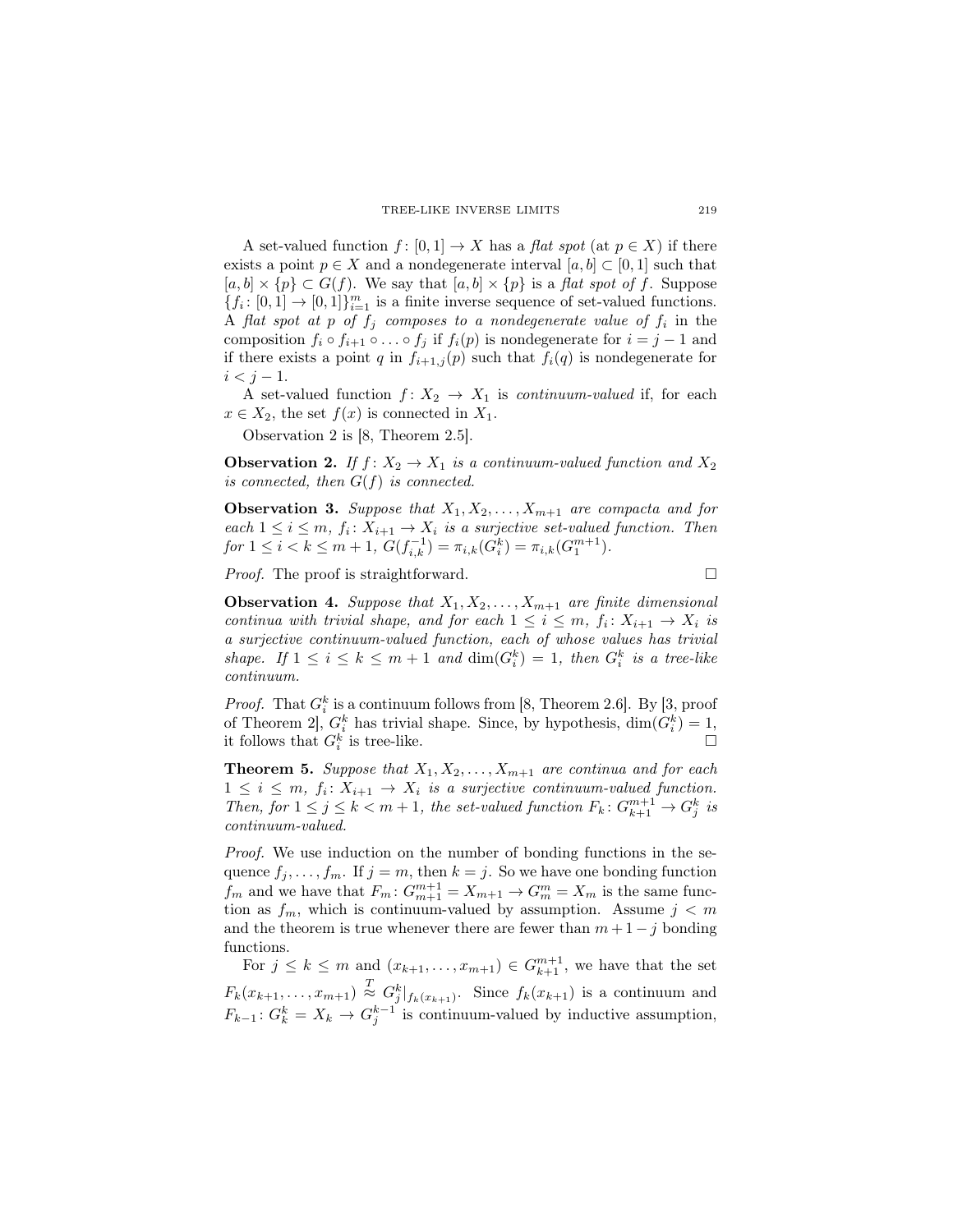it follows from Observation 2 that  $G_j^k|_{f_k(x_{k+1})}$  is a continuum. So  $F_k$  is continuum-valued.

**Corollary 6.** *Suppose that*  $X_1, X_2, \ldots, X_{m+1}$  *are finite dimensional continua with trivial shape, and for each*  $1 \leq i \leq m$ ,  $f_i: X_{i+1} \rightarrow X_i$  *is a surjective continuum-valued function, each of whose values has trivial shape. Suppose also that*  $\dim(G_1^{m+1}) = 1$ *. Then, for*  $0 \leq k < m+1$ *,*  $G_{k+1}^{m+1}$  *is tree-like. So if*  $dim(G_1^n) = 1$  *for all*  $1 \leq n \leq m+1$ *, then for all*  $1 \leq i \leq j \leq m+1$ ,  $G_i^j$  *is tree-like.* 

*Proof.* If  $k = 0$ ,  $G_1^{m+1}$  is tree-like by Observation 4. So assume that  $k \geq 1$ .

By Theorem 5,  $F_k: G_{k+1}^{m+1} \to G_1^k$  is continuum-valued. It follows that  $\eta: G_1^{m+1} \to G_{k+1}^{m+1}$  is a monotone mapping, where  $\eta$  is projection onto the  $(k+1)$ <sup>th</sup> through  $(m+1)$ <sup>th</sup> coordinates. By [17, Theorem 2.1], the confluent image of a tree-like continuum is tree-like. Since monotone maps are confluent, it follows that  $G_{k+1}^{m+1}$  is tree-like.

It follows that if  $\dim(G_1^n) = 1$  for all  $1 \leq n \leq m+1$ , then for all  $1 \leq i \leq j \leq m+1$ ,  $G_i^j$  is tree-like.

Note 7. Hereafter, we consider only inverse sequences where each factor space is  $[0,1]$  and each set-valued bonding function  $f_i: [0,1] \to [0,1]$  is interval-valued. We consider a point to be a degenerate interval. We let  $[0,1]^k_j = \prod_{i=j}^k [0,1]$ . The notation  $[0,1]_j$  will denote  $[0,1]$  as the  $j^{\text{th}}$ factor in a product  $[0,1]_1^{m+1}$  or  $[0,1]_1^{\infty}$ . In this setting, all sets  $G_i^j$  =  $G'(f_i, \ldots, f_j)$  and inverse limits are continua; see [8, theorems 2.6 and 2.7].

Remark 8. The following lemmas, theorems, and corollaries preceding Theorem 22 remain valid if each factor space [0*,* 1] is replaced with an arbitrary real number interval, so long as the largest indexed factor (usually  $m + 1$ ) is nondegenerate.

**Lemma 9.** Let  $f: [0,1]_{m+1} \rightarrow [0,1]_1^m$  be a continuum-valued function. *Let*  $M = \{t \mid f(t) \text{ is nondegenerate}\}\$ *. If*  $\dim(\pi_{i,m+1}G(f^{-1})) = 1$  *for each*  $1 \leq i \leq m$ , then for  $t \in M$ , f is not lower semi-continuous at t.

*Proof.* We think of  $G(f^{-1})$  as a subset of  $[0,1]_1^{m+1}$ . The proof is similar to [11, proof of Theorem 3.2]. Let  $t \in M$ . Since  $f(t)$  is a nondegenerate continuum, there exists  $1 \leq i \leq m$  such that  $\pi_i f(t)$  is a nondegenerate interval  $[a, b]$ . Let  $p$  be the midpoint of the interval  $[a, b]$ . By hypothesis,  $\dim(\pi_{i,m+1}G(f^{-1})) = 1$ . So no open set in  $[0,1]_i \times [0,1]_{m+1}$  is a subset of  $\pi_{i,m+1} G(f^{-1})$ . Note that  $[a, b] \times \{t\} \subset \pi_{i,m+1} G(f^{-1})$ . Let  $\{U_j\}$  be a sequence of open sets in  $[0,1]_i \times [0,1]_{m+1}$  closing down on the point  $(p, t)$ .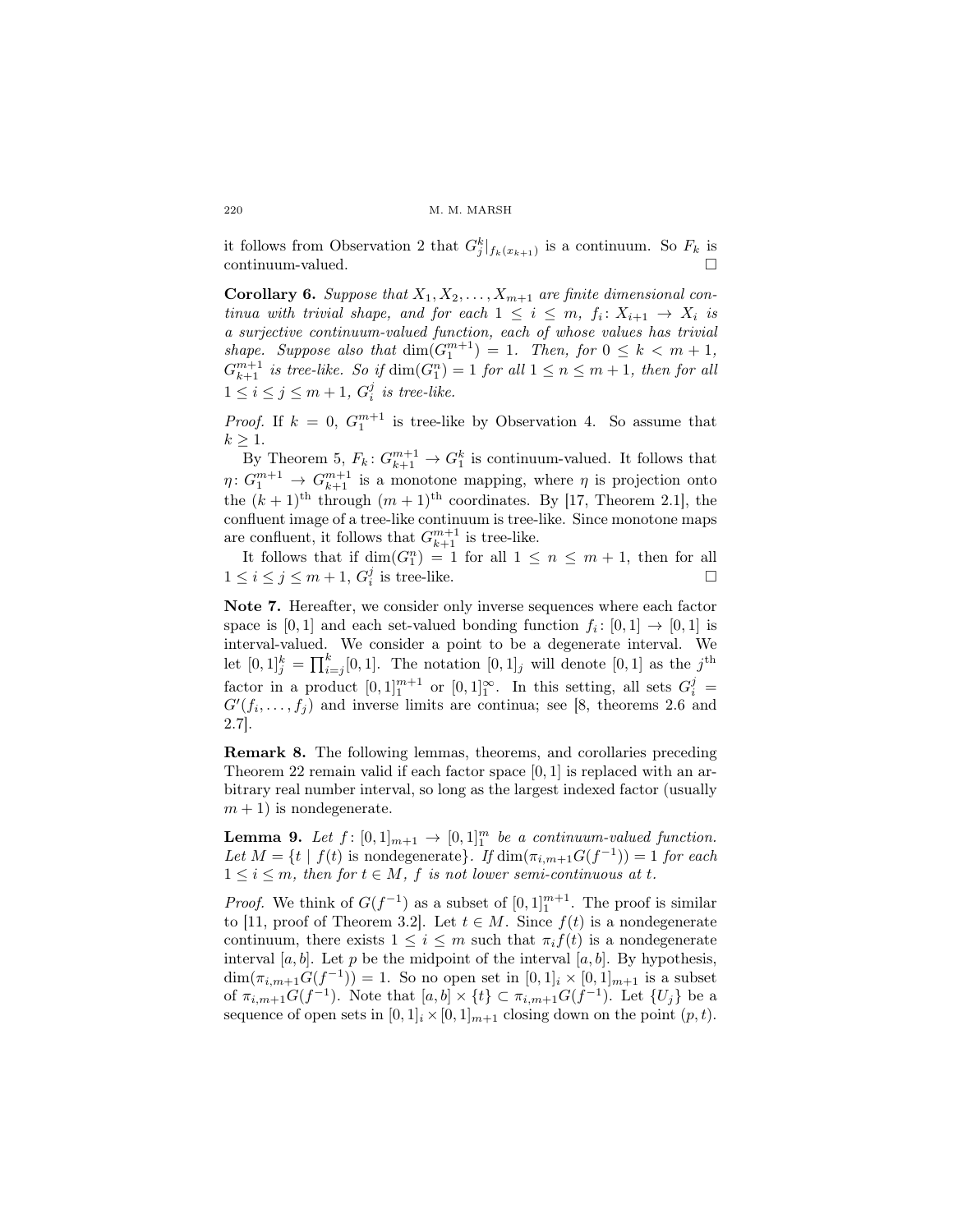For each  $j \geq 1$ , let  $(z_j, t_j)$  be a point of  $U_j$  not in  $\pi_{i,m+1} G(f^{-1})$ . So,  $z_j \notin$  $\pi_i f(t_j)$  for each  $j \geq 1$ . Since  $f(t_j)$  is a continuum (possibly degenerate) for each  $j \geq 1$ , so is  $\pi_i f(t_i)$ . It follows that either  $\pi_i f(t_i) \subset (z_i, 1]$  or  $\pi_i f(t_i) \subset [0, z_i]$ . Assume, without loss of generality, that for all  $j \geq 1$ ,  $\pi_i f(t_i) \subset (z_j, 1]$ . Since  $\{z_j\}$  converges to *p*, it follows that there exists  $k \in \mathbb{N}$  and  $a < c \leq b$  such that for all  $j \geq k$ ,  $\pi_i f(t_i) \subset [c, 1]$ . Let  $y \in f(t)$ so that  $\pi_i(y) = a$  and for each  $j \geq 1$ , let  $y_j \in f(t_j)$ . Since for each  $j \geq k$ ,  $\pi_i(y_j) \in [c, 1]$ , it follows that  $\{\pi_i(y_j)\}\)$  does not converge to  $\pi_i(y)$ . Hence,  $\{y_j\}$  does not converge to *y*; i.e., *f* is not lower semi-continuous at *t*.  $\Box$ 

Corollary 10. Let  $\{f_i: [0,1] \to [0,1]\}_{i=1}^m$  be a finite inverse sequence *of surjective interval-valued functions.* If  $\dim(G(f_{i,m+1}^{-1})) = 1$  for each  $1 \leq i \leq m$ , then  $F_m: X_{m+1} \to G_1^m$  is not lower semi-continuous at each *point of*  $M = \{t \mid F_m(t) \text{ is nondegenerate}\}.$ 

*Proof.* Corollary 10 follows immediately from Observation 3, Theorem 5, Lemma 9, and the fact that  $G(F_m^{-1}) \stackrel{T}{\approx} G_1^{m+1}$ . — Процессиональные производствование и производствование и производствование и производствование и производс<br>В 1990 году в 1990 году в 1990 году в 1990 году в 1990 году в 1990 году в 1990 году в 1990 году в 1990 году в<br>

The following corollary follows from [12, p. 71, Corollary 1].

Corollary 11. *The set M in Lemma 9 and Corollary 10 is a* 1<sup>st</sup> *Category set.*

Observation 12 will be used frequently in the theorems and lemmas that follow.

**Observation 12.** Let  $\{f_i: [0,1] \to [0,1]\}_{i=1}^m$  be a finite inverse sequence *of surjective interval-valued functions, and let*  $F_m: X_{m+1} \to G_1^m$  *be given.* If  $H \subset G_1^{m+1}$  such that  $H \subset F_m(t) \times \{t\}$  for some  $t \in [0,1]_{m+1}$ , then H is *homeomorphic to a subset of*  $G_1^m$ *. So if*  $\dim(G_1^m) \leq 1$ *, then*  $\dim(H) \leq 1$ *.* 

*Proof.* The range of the function  $F_m$  is  $G_1^m$ . So  $F_m(t) \times \{t\} \subset G_1^m \times \{t\}$ , and the observation follows.  $\hfill \square$ 

Theorem 13 generalizes [11, Theorem 4.2].

**Theorem 13.** Let  $\{f_i: [0,1] \to [0,1]\}_{i=1}^m$  be an inverse sequence of sur*jective interval-valued functions with*  $\dim(G_1^m) = 1$ . If, for each integer *j*  $with \ 1 \leq j \leq m, \ \dim(G(f_{j,m+1})) = 1, \ then \ \dim(G_1^{m+1}) = 1.$ 

*Proof.* Let  $F_m: X_{m+1} \to G_1^m$  and let  $M = \{t \mid F_m(t) \text{ is nondegenerate}\}.$ Let  $G = G_1^{m+1}$ . Recall that  $G(F_m^{-1}) \stackrel{T}{\approx} G$ . Since *G* is a nondegenerate continuum,  $\dim(G) \geq 1$ . By corollaries 10 and 11, M is a 1<sup>st</sup> Category set. Let  $C = [0, 1]_{m+1} - M$ . So  $C$  is dense in  $[0, 1]_{m+1}$ .

Let  $G_1 = \overline{G|_C}$  and  $G_2 = G - G_1$ . Since  $G_1$  is closed, it follows from [7, p. 32, Corollary 1 that  $\dim(G) \leq \max{\dim(G_1), \dim(G_2)}$ .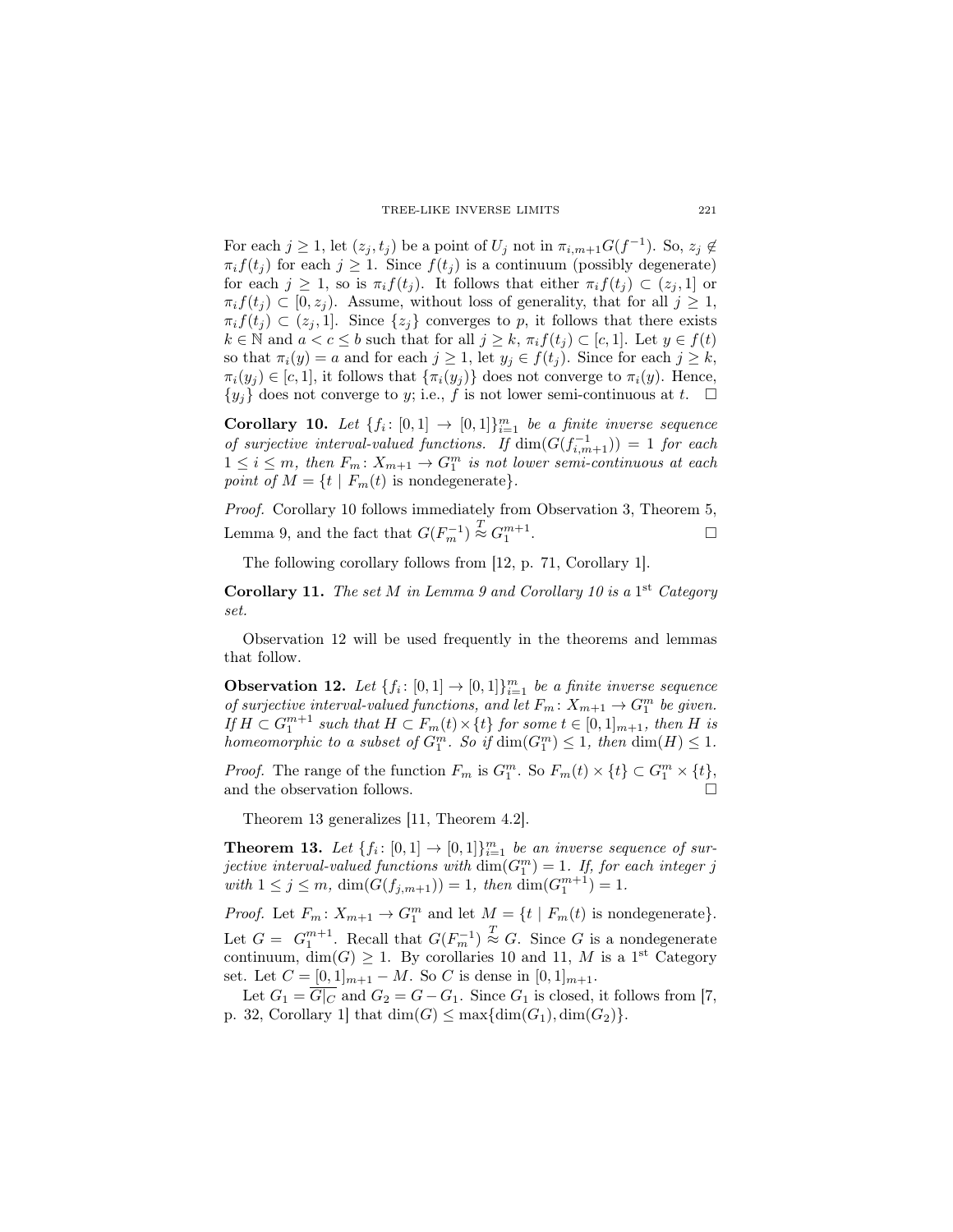Suppose dim $(G_2) \geq 2$ . We note that if  $(x_1, \ldots, x_m, t) \in G_2$ , then  $t \in M$ . Also, since  $G_1$  is closed in  $[0,1]_1^{m+1}$ ,  $G_2$  is open relative to *G*. So  $G_2 = U \cap G$  for some open set  $U$  in  $[0,1]_1^{m+1}$ . Since  $U$  is a countable union of closed sets  $K_n$ , we have that  $G_2 = U \cap G = (\cup_{n \geq 1} K_n) \cap G =$  $∪_{n>1}(K_n ∩ G)$ . By [7, p. 30, Theorem III 2], dim( $K_n ∩ G$ ) ≥ 2 for some  $n \geq 1$ . Since *M* is 0-dimensional [7, p. 22, D)], the components of  $G_2$  lie in the disjoint sets  $G \cap ([0,1]^m \times \{t\}) = F_m(t) \times \{t\}$  for  $t \in M$ . So the components of  $K_n \cap G$  lie in the disjoint sets  $F_m(t) \times \{t\}$  for  $t \in M$ . By [7, p. 94, Theorem VI 8], there exists a continuum *H* in  $K_n \cap G$  such that dim *H* ≥ 2. But *H* ⊂ *F<sub>m</sub>*(*t*)  $\times$  {*t*} for some *t* ∈ *M*. So, by Observation 12,  $\dim(H) \leq 1$ , a contradiction. Thus,  $\dim(G_2) \leq 1$ ,

Suppose  $\dim(G_1) \geq 2$ . Again, applying [7, p. 94, Theorem VI 8] as in the previous paragraph, we get that some subcontinuum  $K$  of  $G_1$  has dimension larger than one. If  $\pi_{m+1}(K)$  is degenerate, then K is contained in the fiber  $F_m(t) \times \{t\}$  for  $\{t\} = \pi_{m+1}(K)$ , contradicting Observation 12.

So we assume that  $\pi_{m+1}(K) = [a, b]$  for  $a \neq b$ . Let  $p = (x_1, \ldots, x_m, a)$ and  $q = (y_1, \ldots, y_m, b)$  be points of *K*. We observe that *K* is irreducible between  $p$  and  $q$ . Suppose  $P$  is a subcontinuum of  $K$  that contains  $p$ and *q*. Since, for each  $t \in C \cap [a, b]$ ,  $(F_m(t), t)$  is a separating point of *G*, it follows that  $(F_m(t), t) \in P$ . So  $G|_{C \cap [a, b]} \subset P$ . Thus, we have that  $K \subset \overline{G|_{C \cap [a,b]}} \subset \overline{P} = P$ . So  $P = K$ .

By [13, Theorem 1], some fiber of *K* has dimension larger than one. Again, we have a contradiction. So  $\dim(G_1) \leq 1$ .

It follows that  $\dim(G) = 1$ .

The following example shows that the dimension of the graph of a composition of bonding functions can be two, even though no flat spot composes to a nondegenerate value. It also shows that the converse of Theorem 13 does not hold and that having  $\dim(G(f_{i,j})) = 1$  for all  $i < j$ is not a necessary condition for tree-likeness of the inverse limit (see [11, Theorem 4.3]).

Example 14. Let *C* be the standard "middle thirds" Cantor set in [0*,* 1]. Let  $f_1: [0,1] \rightarrow [0,1]$  be the interval-valued function defined by  $f_1(t) =$  $[0,1]$  for  $t \in C$ , and  $f_1(t)$  is alternately 0 or 1 for *t* in components of the complement of *C* of decreasing lengths. That is,  $f_1(t) = 0$  for  $t \in$  $(1/3, 2/3), f_1(t) = 1$  for  $t \in (1/9, 2/9) \cup (7/9, 8/9)$ , etc. For a picture of the graph of  $f_1$ , see [12, p. 191, Figure 3].

Let  $f_2: [0,1] \rightarrow [0,1]$  be the inverse of the standard Cantor mapping  $g: [0,1] \rightarrow [0,1]$ ; that is,  $f_2 = g^{-1}$ . For a picture of the graph of *g*, see [6, p. 131, Figure 3–19].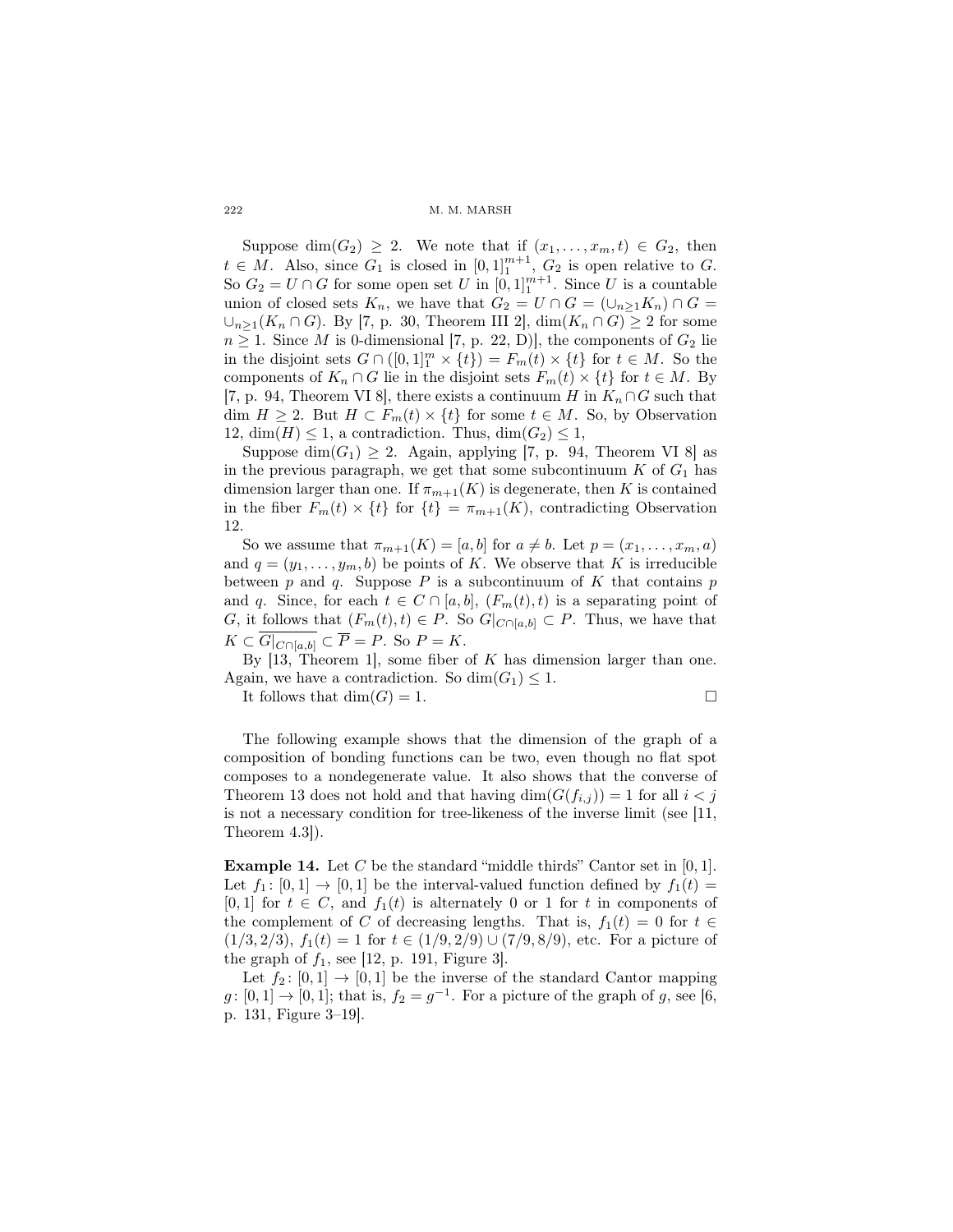Clearly,  $\dim(G(f_1)) = 1$  and  $\dim(G(f_2)) = 1$ . We point out that  $\pi_{1,2}$ maps  $G_1^3$  homeomorphically onto  $G(f_1^{-1})$ . Suppose  $(r, s, t)$  and  $(r, s, c)$ are in  $(\pi_{1,2})^{-1}(r,s) \cap G_1^3$ . Since  $(f_2)^{-1}$  is a mapping, it follows that  $t = c$ . So  $\pi_{1,2}|_{G_1^3}$  is injective. Surjectiveness is clear. It follows that  $\pi_{1,2}|_{G_1^3}$  is a homeomorphism. Hence,  $\dim(G_1^3) = 1$ .

We now observe that  $\pi_{1,3}(G_1^3) = [0,1]_1 \times [0,1]_3$ . Let  $(r,t) \in [0,1]_1 \times$  $[0,1]_3$ . There exists a point  $s \in C$  such that  $g(s) = t$ . By definition,  $f_1(s) = [0, 1]$ ; so,  $r \in f_1(s)$ ,  $(r, s, t) \in G_1^3$ , and  $(r, t) \in \pi_{1,3}(G_1^3)$ .

We note that although  $\dim(G(f_{1,3}^{-1})) = 2$ , no flat spot of  $f_2$  composes to a nondegenerate value of  $f_1$ . By taking  $f_i = id$ :  $[0, 1] \rightarrow [0, 1]$  for each  $i \geq 3$ , we have that  $\lim_{n \to \infty} \{ [0, 1], f_i \} \stackrel{T}{\approx} G_1^3$  is tree-like. Thus, the converses *←−* of Ingram's theorems 4.2 and 4.3 in [11] do not hold.

**Lemma 15.** Let  $\{f_i: [0,1] \to [0,1]\}_{i=1}^m$  be a finite inverse sequence of *surjective interval-valued functions and let*  $F_m: X_{m+1} \to G_1^m$  be given. If  $\dim(G_1^{m+1}) = 1$ , then  $F_m$  is not lower semi-continuous at each point of  $M = \{t \mid F_m(t) \text{ is nondegenerate}\}.$ 

*Proof.* We use induction on the number of bonding functions. If  $m = 1$ , the result follows from [11, Theorem 3.2]. Assume  $m > 1$  and the theorem is true for fewer than *m* bonding functions.

By Corollary 6,  $\dim(G_2^{m+1}) = 1$ . Thus, by inductive assumption,  $F'_{m}: X_{m+1} \to G_2^m$  is not lower semi-continuous at each point  $t \in [0, 1]_{m+1}$ where  $F'_{m}(t)$  is nondegenerate. We use  $F'_{m}$  notation here to distinguish from *F<sup>m</sup>* in the statement of the lemma.

Let  $t \in M$ .

**Case 1.** Suppose  $F'_{m}(t)$  is degenerate; let  $F'_{m}(t) = \{x\}$ . Since  $t \in M$ ,  $f_1\pi_2(x)$  is nondegenerate; say  $f_1\pi_2(x) = [a, b]$ . Let *p* be the midpoint of [ $a, b$ ]. So  $(p, x) \in F_m(t)$ . Let  ${(a_j, b_j) \times U_j}_{j=1}^{\infty}$  be a sequence of product open sets closing down on  $(p, (x, t))$  in  $[0, 1] \times G_2^{m+1}$ . Since  $dim(U_j) = 1$ for  $j \ge 1$ , by Hurewicz's Product Theorem (see [18, p. 127]) and by [18, Theorem 20.2], it follows that  $\dim((a_j, b_j) \times U_j) = 2$  for  $j \ge 1$ . Since  $\dim(G_1^{m+1}) = 1$ , there exists, for each  $j \geq 1$ , a point  $(s_j, (x_j, t_j))$  in  $(a_j, b_j) \times U_j$  that is not in  $G_1^{m+1}$ . Also,  $\{(x_j, t_j)\}$  converges to  $(x, t)$  and  ${s<sub>i</sub>}$  converges to *p*.

Hereafter, the argument follows analogously to the second half of the proof of Lemma 9. For clarity, we complete the argument. We have that, for  $j \geq 1$ ,  $(x_j, t_j) \in G_2^{m+1}$ , but  $s_j \notin f_1 \pi_2(x_j)$ . Since  $f_1 \pi_2(x_j)$ is an interval for each  $j \geq 1$ , we have that either  $f_1 \pi_2(x_j) \subset (s_j, 1]$  or  $f_1\pi_2(x_j) \subset [0, s_j)$  for each  $j \geq 1$ . Assume, without loss of generality, that for all  $j \geq 1$ ,  $f_1 \pi_2(x_j) \subset (s_j, 1]$ . Since  $\{s_j\}$  converges to p, it follows that there exist  $k \in \mathbb{N}$  and  $a < c \leq b$  such that for all  $j \geq k$ ,  $f_1 \pi_2(x_j) \subset [c, 1]$ .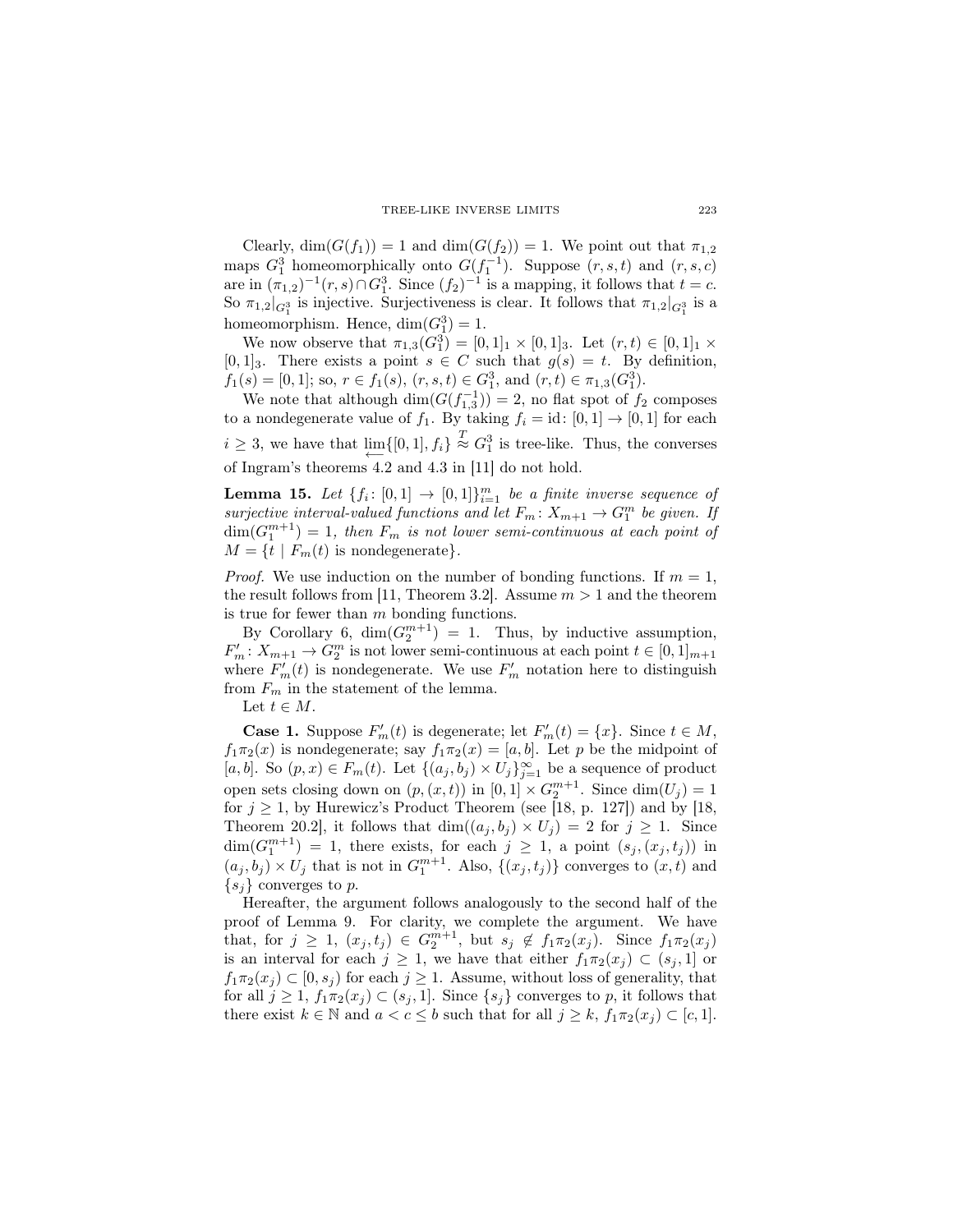For  $j \geq 1$ , let  $(r_j, x_j) \in F_m(t_j)$ ; so  $r_j \geq c$  for each  $j \geq k$ . It follows that  $\{(r_i, x_j)\}\)$  does not converge to  $(a, x)$  and  $\{(r_i, x_j), t_j\}\)$  does not converge to  $((a, x), t)$ . So  $F_m$  is not lower semi-continuous at *t*.

**Case 2.** Suppose  $F'_{m}(t)$  is nondegenerate. Since  $F'_{m}$  is not lower semi-continuous at *t*, there exists a point *y* in  $F'_{m}(t)$  and a sequence  $\{t_j\}$ converging to *t* such that whenever  $y_j \in F'_m(t_j)$  for  $j \geq 1$ ,  $\{y_j\}$  does not converge to *y*. Let  $(s, y) \in F_m(t)$ . Then whenever  $(s_j, y_j) \in F_m(t_j)$  for  $j \geq 1$ ,  $\{(s_i, y_j)\}\)$  does not converge to  $(s, y)$ . That is,  $F_m$  is not lower semi-continuous at *t*.

## **Corollary 16.** *The set*  $M$  *in Lemma 15 is a* 1<sup>st</sup> *Category set.*

A continuum is *hereditarily unicoherent* if the intersection of each pair of its subcontinua is connected. A continuum is *decomposable* if it can be written as the union of two proper subcontinua; otherwise, it is *indecomposable*. A continuum *X* is *hereditarily divisible by points* if each subcontinuum  $K$  of  $X$  contains a point that separates  $K$ . A continuum *X* is a  $\lambda$ -dendroid if *X* is hereditarily decomposable and hereditarily unicoherent.

**Theorem 17.** If  $\{f_i: [0,1] \to [0,1]\}_{i=1}^m$  is a finite inverse sequence of *surjective interval-valued functions and*  $dim(G_1^n) = 1$  *for each*  $1 \leq n \leq$  $m + 1$ , then  $G_1^{m+1}$  is a  $\lambda$ -dendroid, as is  $G_1^n$  for each  $1 \leq n \leq m+1$ . In *fact,*  $G_i^j$  *is a*  $\lambda$ *-dendroid for all*  $1 \leq i \leq j \leq m+1$ *.* 

*Proof.* By T. Maćkowiak [14, (2.16)], if a continuum is hereditarily divisible by points, then it is a  $\lambda$ -dendroid. We use induction on  $m$  to show that  $G_1^{m+1}$  is hereditarily divisible by points. If  $m = 0$ , then by notational convention,  $G_1^1 = [0, 1]$ . Clearly,  $[0, 1]$  is hereditarily divisible by points.

Assume true for  $m \geq 0$ . From Theorem 5, the map  $F_m: [0,1] \to G_1^m$  is continuum-valued. By inductive assumption,  $G_1^m$  is hereditarily divisible by points.

Let *H* be a nondegenerate subcontinuum of  $G_1^{m+1}$ . If, for some *t*,  $H \subset F_m(t) \times \{t\}$ , then, by Observation 12, *H* is homeomorphic to a subcontinuum of  $G_1^m$ . By inductive assumption, *H* has a separating point.

So, assume that  $s, t \in \pi_{m+1}(H)$  with  $s \neq t$ . By Corollary 16, there exists *r* such that  $s < r < t$  and  $F_m(r)$  is degenerate. So *H* meets  $[0,1]_1^m \times \{r\}$  only at the point  $(F_m(r), r)$ . It follows that  $(F_m(r), r)$  is a separating point of  $H$ . So  $G_1^{m+1}$  is hereditarily divisible by points and thus,  $G_1^{m+1}$  is a *λ*-dendroid. It follows that  $G_1^n$  is a *λ*-dendroid for each  $1 \leq n \leq m+1$ .

Lastly, let  $1 \le i \le j \le m + 1$ . By Theorem 5,  $F_{i-1}: G_i^j \to G_1^{i-1}$ is continuum-valued. It follows that  $\eta: G_1^j \to G_i^j$  is monotone, where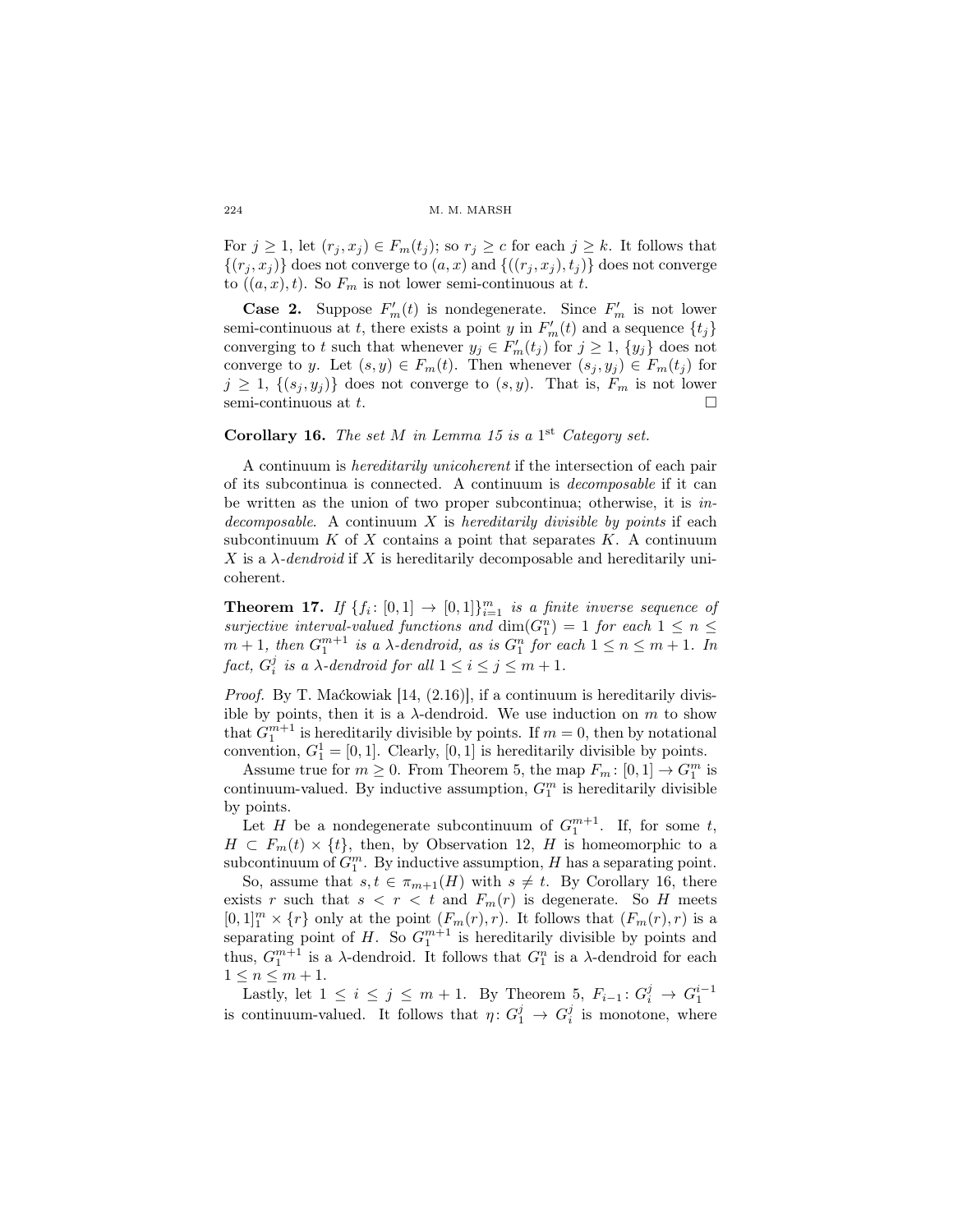*η* is projection onto coordinates *i* through *j*. By [14, (7.24)], the semiconfluent image of a *λ*-dendroid is a *λ*-dendroid. Since  $G_1^j$  is a *λ*-dendroid and monotone maps are semi-confluent, it follows that  $G_i^j$  is also a  $\lambda$ dendroid. □

A mapping  $f: X \to Y$  has a *fixed point* if there exists a point  $x \in X$ such that  $f(x) = x$ . A continuum *X* has the *fixed point property* if each mapping of *X* to itself has a fixed point.

Let  $\{X_i, f_i\}_{i\geq 1}$  be an inverse sequence of compacta with surjective set-valued bonding functions. The following definition was introduced in [16, p. 244]. Suppose there exists  $k \in \mathbb{N}$  such that, for  $i \geq k$ , there exists  $Y_i \subset X_i$  and a set-valued function  $g_i \colon Y_{i+1} \to X_i$  such that  $G(g_i) \subset G(f_i)$ ,  $Y_i \subset g_i(Y_{i+1}),$  and  $g_i^{-1}: g_i(Y_{i+1}) \to X_{i+1}$  is a mapping. Then we say that  ${g_i}_{i \geq k}$  is a *k*-tail sequence of inverse mappings. If, for each  $i \geq k$ ,  $g_i(Y_{i+1}) = X_i$ , then we say that  $\{g_i\}_{i \geq k}$  is a *surjective k-tail sequence*. Simply stated, the existence of a surjective *k*-tail sequence implies that for all  $i \geq k$ , the graph of  $f_i$  contains the graph of the inverse of a mapping from  $X_i$  into  $X_{i+1}$ .

**Corollary 18.** Suppose  $X = \lim\{0, 1\}$ ,  $f_i\}$ *, where for each*  $i \geq 1$ *,*  $f_i$  *is a*  $\overleftarrow{L}$  *surjective interval-valued function and* dim( $G_1^i$ ) = 1*. If, for some*  $k \geq 1$ *, there exists a surjective k*-tail sequence  ${g_i}_{i \geq k}$  *of inverse mappings, then X has the fixed point property.*

*Proof.* By Theorem 17, for each  $n \geq 1$ ,  $G_1^n$  is a *λ*-dendroid. Since *λ*dendroids have the fixed point property [15], the result follows immediately from [16, Corollary 2.4].

Corollary 18 gives an answer to [8, Problem 6.54] and also shows that [10, Example 5.5] and [11, Example 6.1] have the fixed point property.

Question 19. Do all tree-like continua obtainable as inverse limits on [0*,* 1] with interval-valued functions have the fixed point property?

The following lemma is a generalization of [11, Theorem 3.5].

Lemma 20. *If X is a 1-dimensional, hereditarily unicoherent continuum,*  $f: [0,1] \rightarrow X$  *is a continuum-valued function, and*  $dim(G(f)) = 1$ *, then*  ${x \in X \mid \dim(f^{-1}(x)) = 1}$  *is countable.* 

*Proof.* The proof is similar to [11, proof of Theorem 3.5]. Let  $x_1$  and  $x_2$  be two points of *X*, and let  $J_1$  and  $J_2$  be nondegenerate intervals in  $f^{-1}(x_1)$  and  $f^{-1}(x_2)$ , respectively. Since *X* is hereditarily unicoherent, there is a unique irreducible continuum  $L$  in  $X$  containing  $x_1$  and  $x_2$ .

For each point *t* in  $J_1 \cap J_2$ ,  $f(t)$  is a continuum in *X*. Also,  $x_1 \in f(t)$ and  $x_2 \in f(t)$ , so  $L \subset f(t)$ . If  $J_1 \cap J_2$  is a nondegenerate interval, it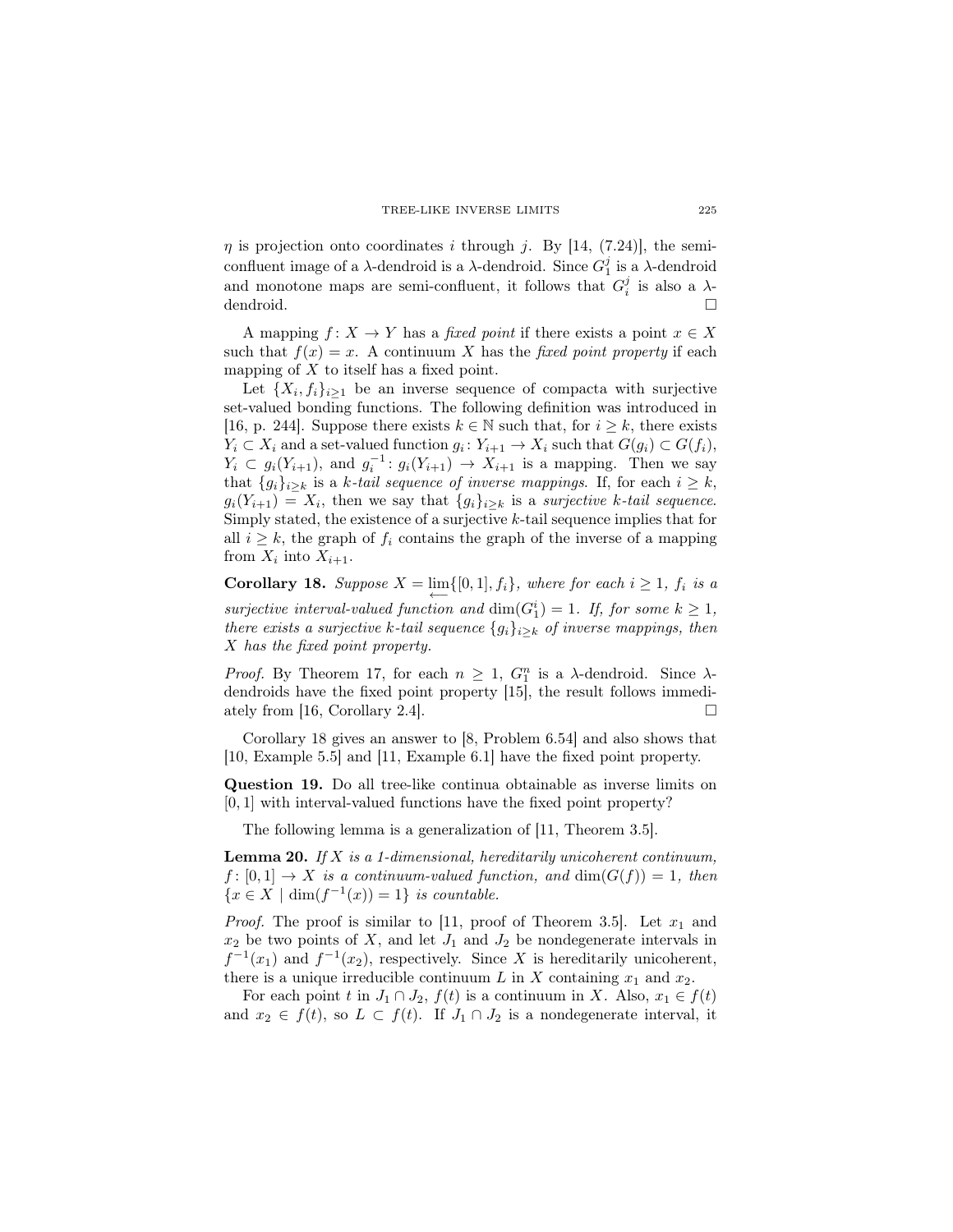follows that  $\dim((J_1 \cap J_2) \times L) = 1 + \dim(L) = 2$  (see [18, p. 127] and [18, Theorem 20.2]). Also,  $(J_1 \cap J_2) \times L \subset G(f)$ , a contradiction. The result follows.

The following theorem is a generalization of [11, Theorem 4.2].

**Theorem 21.** Let  $\{f_i: [0,1] \to [0,1]\}_{i=1}^m$  be an inverse sequence of sur*jective interval-valued functions.* If  $\dim(G_1^m) = 1$ ,  $\dim(G_2^{m+1}) = 1$ , and  $dim(G(f_{1,m+1})) = 1$ *, then*  $dim(G_1^{m+1}) = 1$ *.* 

*Proof.* The basic idea of the proof is similar to [11, proof of Theorem 4.2]. Let *H* be a nondegenerate subcontinuum of  $G_1^{m+1}$ .

Suppose  $\pi_{m+1}(H) = \{t\}$  is degenerate. Let  $F_m: [0,1]_{m+1} \to G_1^m$  be given. Then  $H \subset F_m(t) \times \{t\}$ , and, by Observation 12, dim( $H$ ) = 1.

Suppose  $\pi_{m+1}(H)$  is nondegenerate; let  $\pi_{m+1}(H) = [a, b]$ . We consider the three term inverse sequence below with continuum-valued bonding functions.

$$
[0,1]_1 \xleftarrow{F_1} G_2^m \xleftarrow{F'_m} [0,1]_{m+1}
$$

Note that  $G'(F_1, F'_m) \stackrel{T}{\approx} G_1^{m+1}$  and  $F_1 \circ F'_m = f_{1,m+1}$ . Since the dimension of  $G(f_{1,m+1})$  is one, it follows from [11, Corollary 3.3] that  $\{t | f_{1,m+1}(t) \text{ is nondegenerate}\}\$ is a 1<sup>st</sup> Category set. By hypothesis,  $\dim(G_2^{m+1}) = 1$ . So, by Corollary 16,  $\{t \mid F'_m(t) \text{ is nondegenerate}\}\$ is a 1 st Category set.

So there exists a countable dense set of points  $\{z_i\}$ , with  $a < z_i < b$ for each  $i \geq 1$ , such that each of  $f_{1,m+1}(z_i)$  and  $F'_m(z_i)$  is degenerate for each *i*  $\geq$  1. Thus, for each *i*  $\geq$  1,  $\{x \in H \mid \pi_{m+1}(x) = z_i\}$  is a degenerate set that separates *H*. Let  $x_i$  be the point of *H* such that  $\pi_{m+1}(x_i) = z_i$ for  $i \geq 1$ .

We will now show that each pair of points of *H* can be separated by a 0-dimensional subset of *H*. Let *p* and *q* be two points of *H*.

Suppose  $\pi_{m+1}(p) < \pi_{m+1}(q)$ . Pick a point  $z_i$  such that  $\pi_{m+1}(p)$  $z_i < \pi_{m+1}(q)$ . Then  $x_i$  separates *H* between *p* and *q*.

Suppose  $\pi_{m+1}(p) = t = \pi_{m+1}(q)$ . Referring to the second paragraph of this proof, we see that  $H_t = H \cap (F_m(t) \times \{t\})$  is one dimensional, and hence, there exists a 0-dimensional subset  $B$  of  $H_t$  that separates  $p$  from *q* in *H*<sub>t</sub> [18, Theorem 8.4]. It follows that  $B \cup \{x_i\}_{i\geq 1}$  separates *p* from *q* in *H*. Since  $B \cup \{x_i\}_{i \geq 1}$  is 0-dimensional, dim $(H) = 1$ .

Since  $G_1^{m+1}$  does not contain a 2-dim subcontinuum,  $\dim(G_1^{m+1}) = 1$ [7, p. 94, Theorem VI 8].

**Theorem 22.** Let  $\{f_i: [0,1] \to [0,1]\}_{i=1}^m$  be an inverse sequence of sur*jective interval-valued functions. If*  $\dim(G_1^m) = 1$ ,  $\dim(G_2^{m+1}) = 1$ , and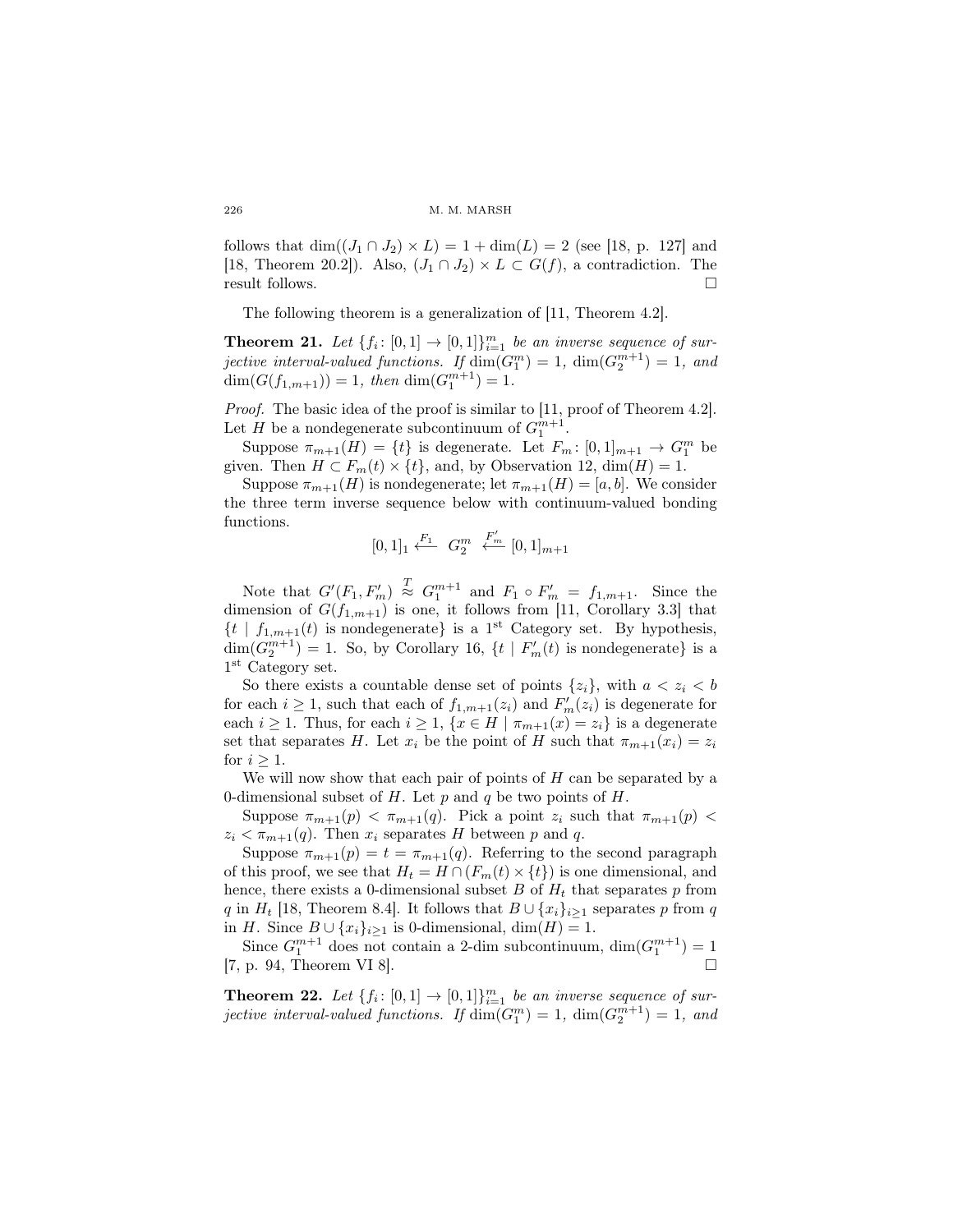$\dim(G_1^{m+1}) \geq 2$ , then there exist a 1-dimensional continuum *A* in  $G_2^{m+1}$ *and a nondegenerate interval*  $[a, b]$  *such that*  $[a, b] \times A \subset G_1^{m+1}$ .

*Proof.* Let  $F'_{m}: [0, 1]_{m+1} \to G_2^{m+1}$ . Let  $M = \{t \mid F'_{m}(t) \text{ is nondegenerate}\}\$ and let  $G = G_2^{m+1}$ . Recall that  $G \stackrel{T}{\approx} G((F'_m)^{-1})$ . By Corollary 16, *M* is a 1<sup>st</sup> Category set. Let  $C = [0, 1]_{m+1} - M$ . So *C* is dense in  $[0, 1]_{m+1}$ .

Let  $G_1 = \overline{G|_C}$  and  $G_2 = G - G_1$ . By hypothesis, dim( $G$ ) = 1, so both  $G_1$  and  $G_2$  have dimension less than or equal to one.

Let  $H = G_1^{m+1} \subset [0,1]_1 \times G$ . Let  $H_1 = H \cap ([0,1] \times G_1)$  and  $H_2 =$ *H* ∩ ([0, 1] × *G*<sub>2</sub>). So *H* = *H*<sub>1</sub> ∪ *H*<sub>2</sub> and *H*<sub>1</sub> is closed in [0, 1]<sup>*m*+1</sup>. By [7, p. 32, Corollary 1, either dim $(H_1) \geq 2$  or dim $(H_2) \geq 2$ .

Suppose dim $(H_2) \geq 2$ . Since  $H_1$  is closed in  $[0,1]_1^{m+1}$ ,  $H_2$  is open relative to *H*. So  $H_2 = U \cap H$  for some open set *U* in  $[0, 1]_1^{m+1}$ . Since *U* is a countable union of closed sets  $K_n$ , we have that  $H_2 = U \cap H = (\cup_{n \geq 1} K_n) \cap$ *H* = *∪*<sub>*n*</sub>><sub>1</sub>(*K*<sub>*n*</sub> ∩ *H*). By [7, p. 30, Theorem III 2], dim(*K*<sub>*n*</sub> ∩ *H*) ≥ 2 for some  $n \geq 1$ . Since *M* is 0-dimensional, the components of  $H_2$  lie in the disjoint sets  $[0,1]_1 \times (G \cap ([0,1]_2^m \times \{t\})) = [0,1]_1 \times F'_m(t) \times \{t\}$  for *t* ∈ *M*. So the components of  $K_n$  ∩ *H* lie in the disjoint sets  $F_m(t) \times \{t\}$ for  $t \in M$ . As we have previously seen, there exists a subcontinuum K of  $K_n \cap H$  such that  $\dim(K) \geq 2$ . But by Observation 12,  $\dim(K) \leq 1$ , a contradiction.

Suppose dim( $H_1$ )  $\geq$  2. Clearly,  $\pi_{m+1}(G_1) = [0,1]_{m+1}$ . Once again, some subcontinuum *K* of  $H_1$  has dimension greater than one. If  $\pi_{m+1}(K)$ is degenerate, then *K* is contained in a fiber  $F_m(t) \times \{t\}$  for  $\{t\}$  =  $\pi_{m+1}(K)$ , contradicting Observation 12.

So we assume that  $\pi_{m+1}(K) = [u, v]$  for  $u \neq v$ . Let  $\rho: H \to G$  denote projection onto the second through  $(m+1)$ <sup>th</sup> coordinates. By definition,  $\rho(H_1|_{[u,v]}) = G_1|_{[u,v]}$  and  $K \subset H_1|_{[u,v]}$ , so  $\rho(K) \subset G_1|_{[u,v]}$ . Since  $\rho(K)$ is a continuum and meets both  $F'_{m}(u) \times \{u\}$  and  $F'_{m}(v) \times \{v\}$ ,  $\rho(K)$ must contain  $G((F'_m)^{-1})|_{C \cap [u,v]}$ . Thus,  $G_1|_{[u,v]} \subset \rho(K)$ . We have that  $\rho(K) = G_1|_{[u,v]}$ . So  $G_1|_{[u,v]}$  is a continuum, and since *C* is dense in  $[u,v]$ ,  $\pi_{m+1}(G_1|_{[u,v]}) = [u, v]$ . It follows that  $\dim(G_1|_{[u,v]}) = 1$ . The continuum  $G_1|_{[u,v]}$  will be the 1-dimensional continuum *A* in the statement of the theorem.

We also have that  $K \subset H_1|_{[u,v]} \subset H|_{[u,v]} = G_1^{m+1}|_{[u,v]}$ . If  $G_1^m|_{f_m([u,v])}$ is degenerate, then  $f_m([u, v])$  is degenerate. So  $\dim(G_1^{m+1}|_{[u, v]}) = 1$  and  $K \not\subset G_1^{m+1}|_{[u,v]}$ . Thus,  $G_1^m|_{f_m([u,v])}$  is nondegenerate and has dimension one. So, by (*∗*) (see page 4 at bottom), Remark 8, and Theorem 21, we have that  $\dim(\pi_{1,m+1}(H|_{[u,v]})) = 2$ . Hence, there exist nondegenerate intervals [a, b] and [c, d] such that  $[a, b] \times [c, d] \subset \pi_{1,m+1}(H|_{[u,v]})$ . We assume, without loss of generality, that  $[c, d] = [u, v]$ .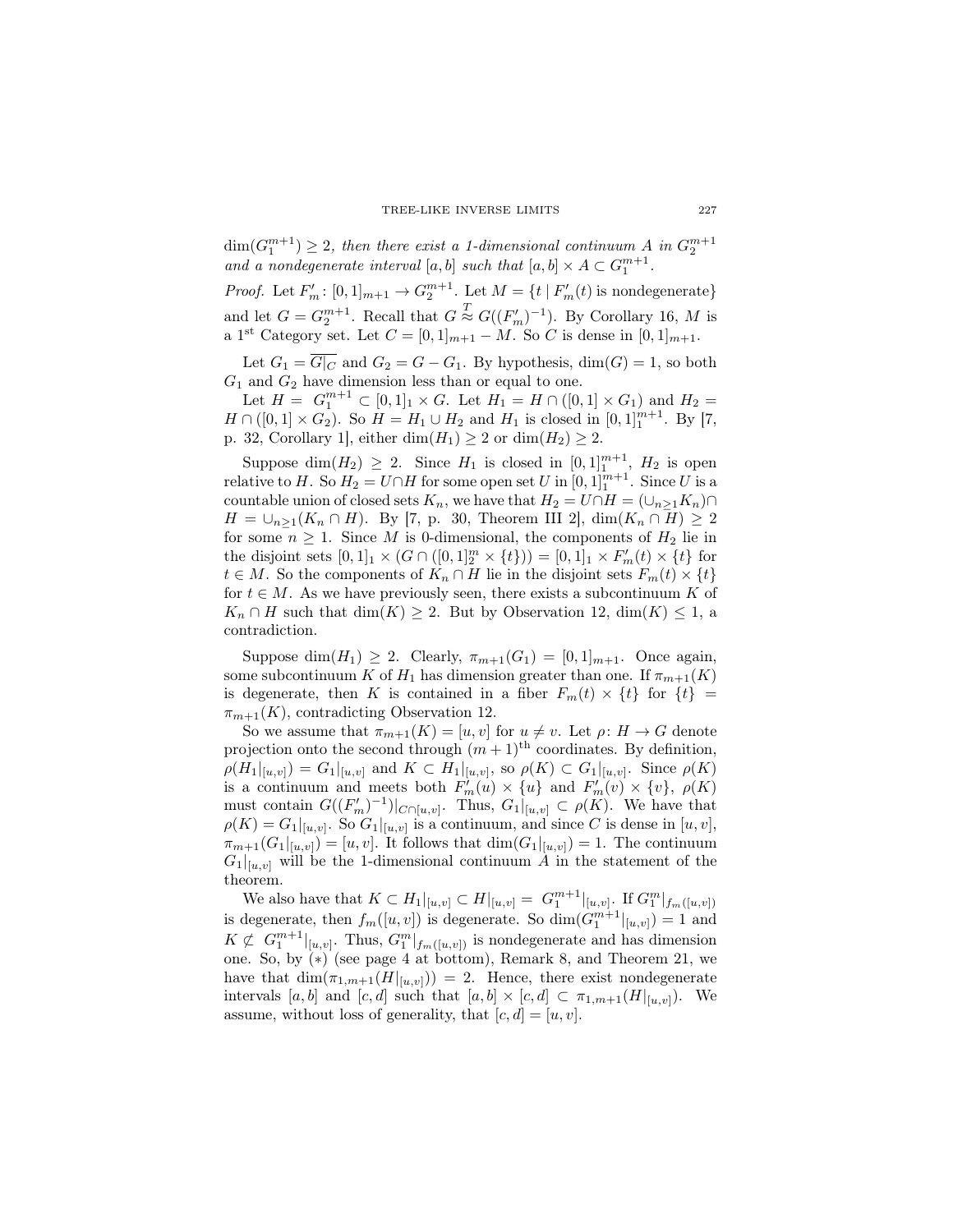For each  $t \in C \cap [u, v]$ , we must have that  $[a, b] \subset f_1(\pi_2(F'_m(t)))$ , for otherwise  $[a, b] \times \{t\} \not\subset G(f_{1,m+1}^{-1})|_{[u,v]}$  and thus,  $[a, b] \times \{t\} \not\subset H|_{[u,v]}$ , a contradiction. So  $[a, b] \times G((F'_m)^{-1})|_{C \cap [u, v]}) \subset G_1^{m+1}|_{[u, v]} = H|_{[u, v]}.$ 

So we get that

$$
[a,b] \times G_1|_{[u,v]} = [a,b] \times G((F'_m)^{-1})|_{C \cap [u,v]})
$$
  

$$
\subset \overline{[a,b] \times G((F'_m)^{-1})|_{C \cap [u,v]})}
$$
  

$$
\subset \overline{G_1^{m+1}} = G_1^{m+1},
$$

which is the desired result.  $\Box$ 

Corollary 23 is a necessary condition for the emergence of dimension two or greater in  $G_1^{m+1}$ .

**Corollary 23.** Let  $m \geq 2$  and let  $\{f_i: [0,1] \to [0,1]\}_{i=1}^m$  be an inverse sequence with surjective interval-valued functions. If  $\dim(G_1^n) = 1$  for  $\int e^{at} \cdot f(x) \leq f(x) \leq f(x) \leq f(x) \leq f(x) \leq f(x) \leq f(x) \leq f(x) \leq f(x) \leq f(x) \leq f(x) \leq f(x) \leq f(x) \leq f(x) \leq f(x) \leq f(x) \leq f(x) \leq f(x) \leq f(x) \leq f(x) \leq f(x) \leq f(x) \leq f(x) \leq f(x) \leq f(x) \leq f(x) \leq f(x) \leq f(x) \leq f(x) \leq f(x) \leq f(x) \leq f(x) \leq f(x) \leq f(x) \leq f(x) \leq f(x$ *spot of*  $f_m$  *composes to a nondegenerate value of*  $f_1$ *.* 

*Proof.* Let  $F_m: [0,1]_{m+1} \to G_1^m$  and  $F'_m: [0,1]_{m+1} \to G_2^m$  be given. By Theorem 22, there exist a 1-dimensional continuum *A* in  $G_2^{m+1}$  and an interval [ $a, b$ ] such that  $[a, b] \times A \subset G_1^{m+1}$ . Again, by [18, Theorem 20.2 and p. 127],  $\dim([a, b] \times A) = 2$ . Suppose  $\pi_{m+1}(A)$  is degenerate; let  $\pi_{m+1}(A) = \{t\}.$  Then  $A \subset F'_m(t) \times \{t\}.$  So  $[a, b] \times A \subset [a, b] \times F'_m(t) \times \{t\},$ which is topologically a subset of  $F_m(t) \times \{t\}$ . But by Observation 12,  $\dim(F_m(t) \times \{t\}) \leq 1$ , a contradiction. So  $\pi_{m+1}(A)$  is nondegenerate; let  $\pi_{m+1}(A) = [u, v].$ 

Suppose  $\pi_i(A)$  is nondegenerate for some  $2 \leq i \leq m$ . Assume *i* is the largest such integer. Then  $\pi_i(A)$  is an interval in  $[0,1]_i$ . Since  $[a,b] \times A \subset$  $G_1^{m+1}$ , it follows that  $F_{i-1}(t)$  contains [*a, b*] for each  $t \in \pi_i(A)$ , where  $F_{i-1}: [0,1]_i \to G_1^{i-1}$ . So  $[a,b] \times G_2^i|_{\pi_i(A)} \subset G_1^i|_{\pi_i(A)}$ . By Corollary 6,  $\dim(G_2^i|_{\pi_i(A)}) = 1$ . So  $\dim([a, b] \times G_2^i|_{\pi_i(A)}) = 2$ . But by hypothesis,  $dim(G_1^i) = 1$ , a contradiction.

Thus,  $\pi_i(A)$  is degenerate for each  $2 \leq i \leq m$ . Let  $A = \{(p_2, \ldots, p_m)\}\times$  $[u, v]$ . So  $f_m$  has a flat spot at  $\pi_m(A) = \{p_m\}$ , specifically  $[u, v] \times \{p_m\} \subset$ *G*( $f_m$ ). Also,  $f_1(p_2)$  is nondegenerate since  $[a, b] \subset f_1(p_2)$ . Hence, a flat spot of  $f_m$  composes to a nondegenerate value of  $f_1$ .

Theorem 24 gives a sufficient condition for  $\dim(G_1^{m+1})$  to be greater than one.

**Theorem 24.** Let  $m \geq 2$  and let  $\{f_i: [0,1] \to [0,1]\}_{i=1}^m$  be an inverse *sequence with surjective interval-valued functions. If some flat spot* [ $s, t$ ] $\times$  ${x_m}$  *of*  $f_m$  *composes to a nondegenerate value of*  $f_j$  *for some*  $1 \leq j \leq m$ *,*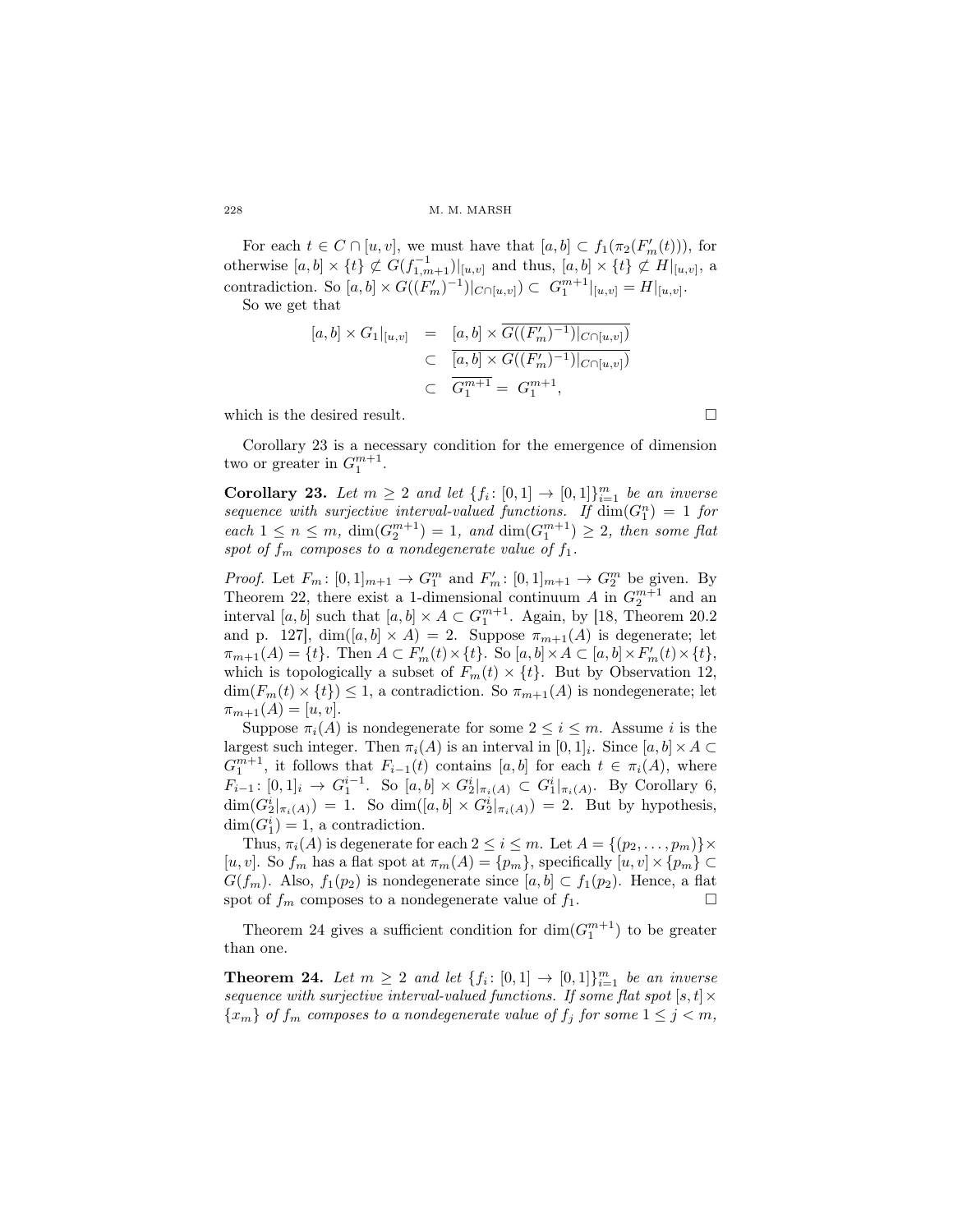*then*  $G_j^{m+1}|_{[s,t]}$  *contains a two cell and*  $\dim(G_1^{m+1}|_{[s,t]}) \geq 2$ *. Hence,*  $G_j^{m+1}$ *contains a two cell and*  $\dim(G_1^{m+1}) \geq 2$ *.* 

*Proof.* By hypothesis, there exists  $x_{j+1} \in f_{j+1,m}(x_m)$  such that  $f_j(x_{j+1})$ is a nondegenerate interval [ $a, b$ ]. Also, there exists  $x_{j+2}, \ldots, x_{m-1}$  such that  $(x_{j+1},...,x_{m-1},x_m)$  is in  $G_{j+1}^m$ . Hence,  $[a,b] \times [s,t] \stackrel{T}{\approx} [a,b] \times$  ${x_{j+1}} \times ... \times {x_m} \times [s,t]$  is a subset of  $G^{m+1}_{j}|_{[s,t]}$ . So,  $G^{m+1}_{j}|_{[s,t]}$  contains a two cell. By  $(*)$  (see page 4 at bottom) and Corollary 6,  $\dim(G_1^{m+1}|_{[s,t]}) \ge$ 2. It follows that  $G_j^{m+1}$  contains a two cell and  $\dim(G_1^{m+1}) \geq 2$ .

Corollary 25. Let  $m \geq 2$  and let  $\{f_i: [0,1] \to [0,1]\}_{i=1}^m$  be an in*verse sequence with surjective interval-valued functions. Suppose that*  $\dim(G_1^n) = 1$  *for each*  $1 \leq n \leq m$ , and that  $\dim(G_2^{m+1}) = 1$ . Then  $\dim(G_1^{m+1}) \geq 2$  *if and only if some flat spot of*  $f_m$  *composes to a nondegenerate value of*  $f_j$  *for some*  $1 \leq j \leq m$ *.* 

Theorem 26 generalizes [10, Theorem 4.2] and gives sufficient conditions for  $\lim\{0, 1\}$ ,  $f_i\}$  to be tree-like.

*←−*

**Theorem 26.** Let  $\{f_i: [0,1] \to [0,1]\}_{i=1}^{\infty}$  be an inverse sequence with *surjective interval-valued bonding functions. If*  $dim(G(f_i)) = 1$  *for each*  $i \geq 1$ *, and for no*  $j < m$  *does a flat spot of*  $f_m$  *compose to a nondegenerate value of*  $f_j$ *, then*  $\lim_{\longleftarrow} \{ [0,1], f_i \}$  *is a tree-like continuum.* 

*Proof.* We only need to show that  $\lim\{0, 1\}$ ,  $f_i\}$  is 1-dimensional. By way of contradiction, suppose that  $\dim(\lim\{0,1\}, f_i\}) \geq 2$ . By [10, Theorem 3.3],  $\dim(G_1^{m+1}) \geq 2$  for some  $m \geq 1$ . Assume *m* is the least such integer. If  $m = 1$ , then  $\dim(G(f_1)) = 2$ , contradicting the hypothesis. So,  $m \geq 2$ .

Let *j* be the largest integer such that  $\dim(G_j^{m+1}) \geq 2$ . If  $j = m$ , then  $\dim(G(f_m)) \geq 2$ , contradicting the hypothesis. So,  $j < m$ . It follows from the hypothesis, our choice of *m*, and Corollary 6 that  $\dim(G_j^n) = 1$  for  $j \leq n \leq m$ . Also,  $\dim(G_{j+1}^{m+1}) = 1$  by choice of *j*. By Corollary 23, some flat spot of  $f_m$  composes to a nondegenerate value of  $f_j$ , contradicting the hypothesis. Therefore, dim( $\lim_{i \to \infty} \{ [0, 1], f_i \}$ ) = 1. By [3],  $\lim_{i \to \infty} \{ [0, 1], f_i \}$  has *←−* trivial shape and thus is tree-like.

Corollary 27 gives necessary conditions for  $\lim\{0,1\}$ ,  $f_i\}$  to be 1-dimen-*←−* sional, and therefore to be tree-like.

**Corollary 27.** Suppose  $\{f_i: [0,1] \rightarrow [0,1]\}_{i=1}^{\infty}$  is an inverse sequence *with surjective interval-valued bonding functions and*  $dim(G(f_i)) = 1$  *for each*  $i \geq 1$ *. If there exist integers j* and *m* with  $j < m$  *such that a flat spot*  $[s,t] \times \{x_m\}$  *of*  $f_m$  *composes to a nondegenerate value of*  $f_j$ ,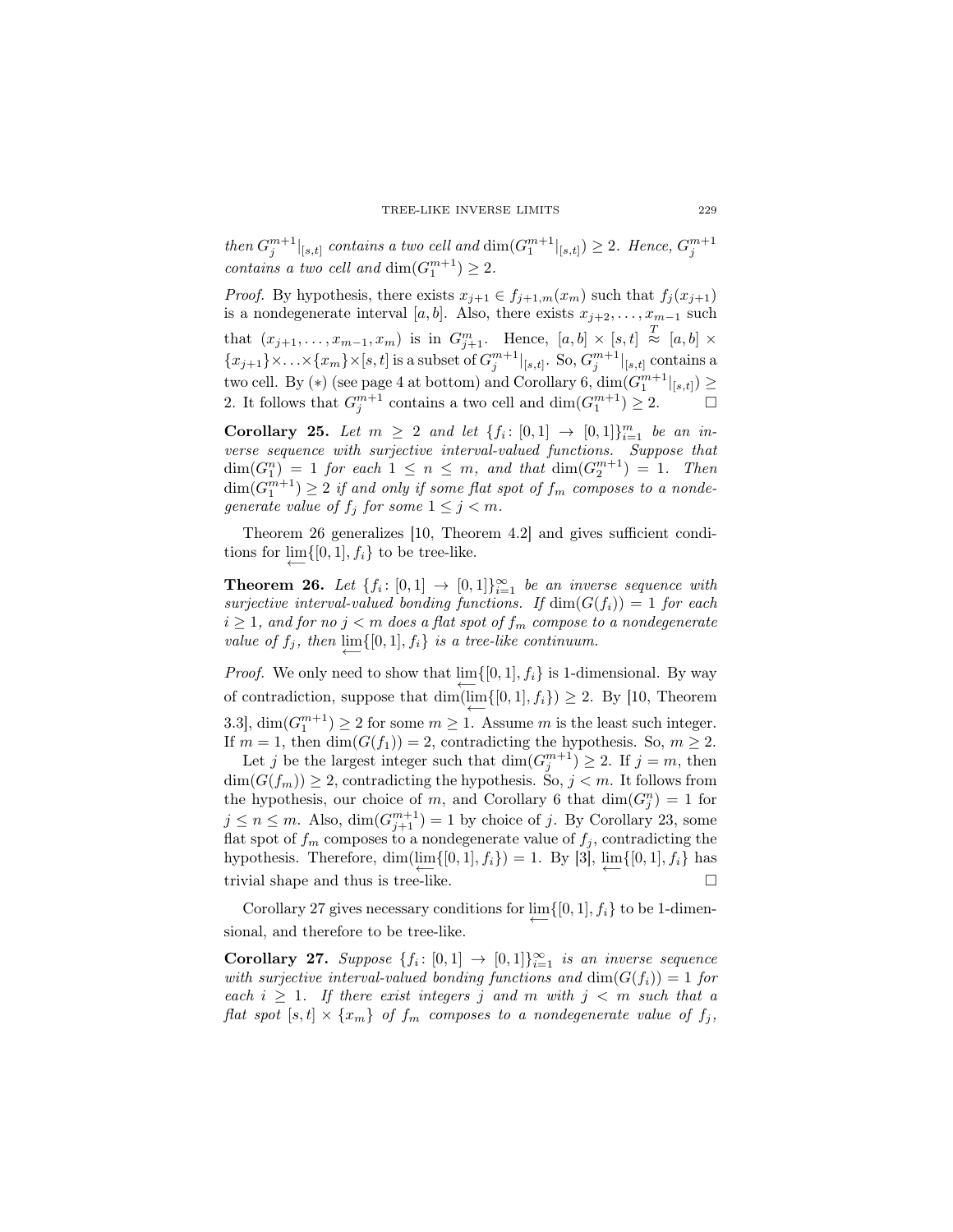*and there exists an*  $(m + 1)$ *-tail sequence of inverse mappings*  $\{g_i\}_{i \geq m+1}$ *where the domain of*  $g_{m+1}^{-1}$  *is a nondegenerate subinterval of* [*s,t*], *then*  $\dim(\lim\{0,1\}, f_i\}) \geq 2.$ 

*Proof.* Suppose the domain of  $g_{m+1}^{-1}$  is [*u, v*]. Note that [*u, v*]  $\times \{x_m\}$  is a flat spot of  $f_m$  that composes to a nondegenerate value of  $f_j$ . So, by Theorem 24,  $\dim(G_1^{m+1}|_{[u,v]}) \geq 2$ . By [16, Theorem 2.1],  $\lim_{t \to \infty} \{[0,1], f_i\}$ contains a homeomorphic copy of  $G_1^{m+1}|_{[u,v]}$ . So  $\dim(\lim_{\longleftarrow} \{[0,1], f_i\}) \ge$ 2.

**Corollary 28.** Suppose  $\{f_i: [0,1] \rightarrow [0,1]\}_{i=1}^{\infty}$  is an inverse sequence *with surjective interval-valued bonding functions and*  $dim(G(f_i)) = 1$  *for*  $\text{each } i \geq 1$ . If there exist integers *j* and *m* with  $j < m$  such that a flat *spot*  $[s, t] \times \{x_m\}$  *of*  $f_m$  *composes to a nondegenerate value of*  $f_j$ *, and there exists*  $u \in [0,1]_{m+2}$  *such that*  $f_{m+1}(u) \cap [s,t]$  *is nondegenerate, then*  $\dim(\lim\{0,1\}, f_i\}) \geq 2.$ *←−*

*Proof.* Let  $x = (x_1, x_2, \ldots)$  be a point of  $\lim_{n \to \infty} \{[0, 1], f_i\}$  where  $x_{m+2} = u$ . Let  $f_{m+1}(u) = [v, w] \subset [s, t]$ . We define an  $(m+1)$ -tail sequence of inverse mappings  ${g_i}_{i \geq m+1}$  as follows. Let  $G(g_{m+1}) = {u} \times [v, w]$ , and for each  $i \geq m+2$ , let  $G(g_i) = \{(x_{i+1}, x_i)\}\$ . We see that  $\{g_i\}_{i \geq m+1}$  is an  $(m+1)$ tail sequence of inverse mappings satisfying the conditions of Corollary 27, and hence, dim(lim{[0,1]*, f<sub>i</sub>*})  $\geq$  2.

**Corollary 29.** Suppose  $X = \lim\{0, 1\}$ ,  $f_i\}$ ,  $\dim(G(f_i)) = 1$  *for each i* ≥ 1*, and for each*  $k \in \mathbb{N}$  *and each subinterval* [*s,t*] *of* [0*,* 1]<sub>*k, there is*</sub> *a k*-tail sequence  $\{g_i\}$  *of inverse mappings where the domain of*  $g_k^{-1}$  *is a nondegenerate subinterval of* [*s, t*]*. Then X is tree-like if and only if for no*  $j < m$  *does a flat spot of*  $f_m$  *compose to a nondegenerate value of*  $f_j$ *.* 

*←−*

**Corollary 30.** *Suppose*  $X = \lim\{0, 1\}$ ,  $f_i\}$ ,  $\dim(G(f_i)) = 1$  *for each*  $i \geq$ 

*←−* 1*, and there exists a surjective* 3*-tail sequence {gi} of inverse mappings. Then X is tree-like if and only if for no*  $j < m$  *does a flat spot of*  $f_m$ *compose to a nondegenerate value of*  $f_i$ .

Question 31. Can the assumption of the existence of *k*-tail sequences be omitted in corollaries 27, 28, 29, and 30?

As an application of Corollary 28, [10, examples 5.1, 5.2, and 5.6] are immediately seen to have dimension larger than one. By Theorem 26, [10, examples 5.3 and 5.5] and [11, Example 6.1] are seen to be tree-like.

Acknowledgments. The author acknowledges helpful conversations with Ken Kellum about subcontinua of the unit square in the plane and with

*←−*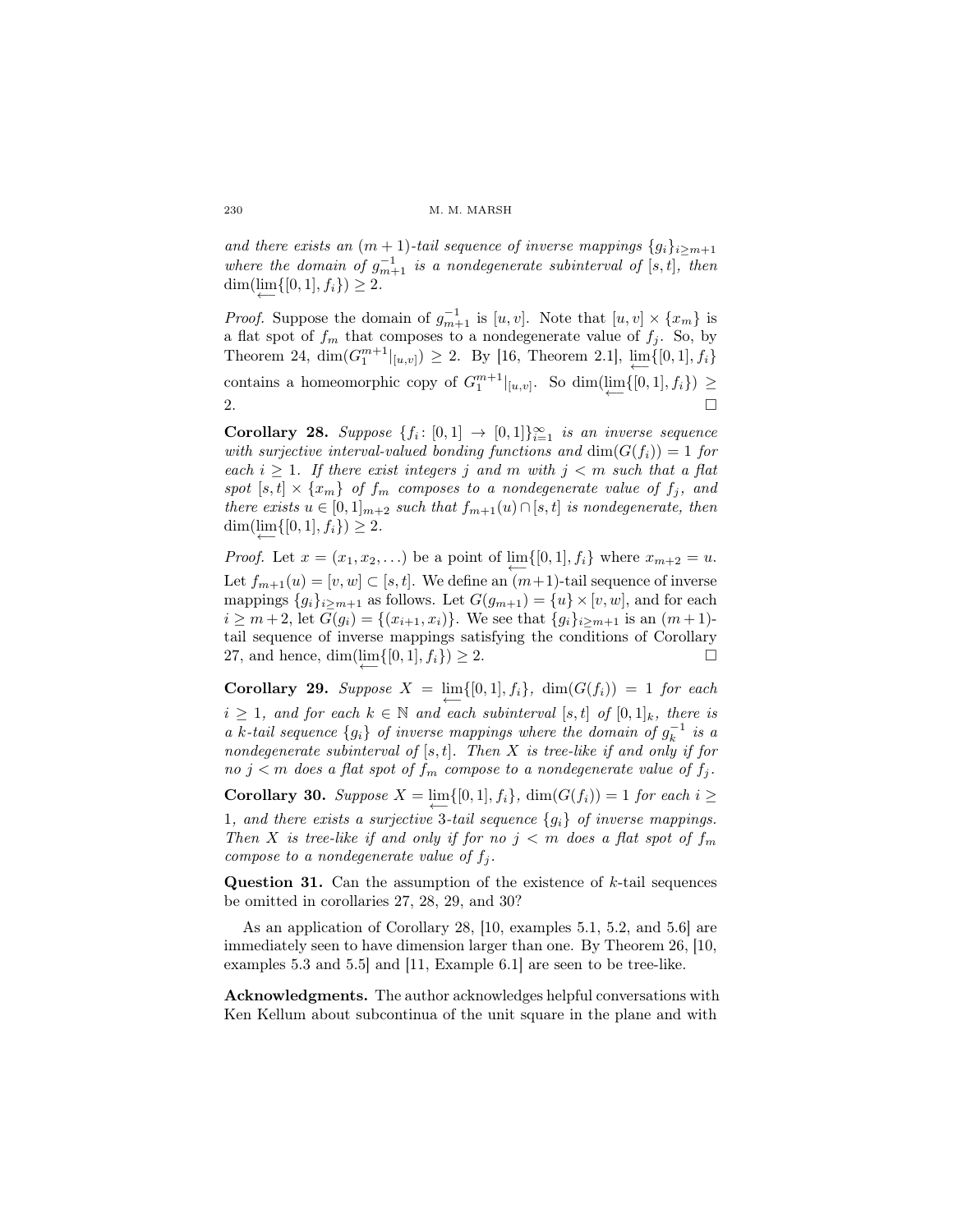Charles Hagopian about irreducible continua. Also, the author acknowledges helpful correspondence with Tom Ingram in the early stages of this paper. The author is indebted to the referee, who suggested notational changes that improved the presentation of the results in the paper.

## **REFERENCES**

- [1] S. Banach and S. Mazur, *Über mehrdeutige stetige Abbildungen*, Studia Math. 5 (1934), no. 1, 174–178.
- [2] Mauricio Chacon-Tirado and Verónica Martínez-de-la Vega, *Closed subsets of the square whose invese limits result in the Hilbert cube*. Preprint (2015).
- [3] Włodzimierz J. Charatonik and Robert P. Roe, *Inverse limits of continua having trivial shape*, Houston J. Math. 38 (2012), no. 4, 1307–1312.
- [4] Samuel Eilenberg and Deane Montgomery, *Fixed point theorems for multi-valued transformations*, Amer. J. Math. 68 (1946), 214–222.
- [5] F. B. Fuller, *Fixed points of multiple-valued transformations*, Bull. Amer. Math. Soc. 67 (1961), 165–169.
- [6] John G. Hocking and Gail S. Young, *Topology*. New York: Dover Publications, 1988.
- [7] Witold Hurewicz and Henry Wallman, *Dimension Theory*. Princeton Mathematical Series, v. 4. Princeton, N. J.: Princeton University Press, 1941.
- [8] W. T. Ingram, *An Introduction to Inverse Limits with Set-valued Functions*. Springer Briefs in Mathematics. New York: Springer, 2012.
- [9] , *Tree-likeness of certain inverse limits with set-valued functions*, Topology Proc. 42 (2013), 17–24.
- [10] , *Concerning dimension and tree-likeness of inverse limits with set-valued functions*, Houston J. Math. 40 (2014), no. 2, 621–631.
- [11] , *One-dimensional inverse limits with set-valued functions*, Topology Proc. 46 (2015), 243–253.
- [12] K. Kuratowski, *Topology. Vol. II*. New edition, revised and augmented. Translated from the French by A. Kirkor. New York-London: Academic Press and Warsaw: PWN, 1968.
- [13] A. Lelek and D. Zaremba, *Dimensions of irreducible continua and fixations of components in compact spaces*, Fund. Math. 51 (1962/1963), 81–86.
- [14] T. Maćkowiak, *Continuous Mappings on Continua*. Dissertationes Math. (Rozprawy Mat.), 158. 1979.
- [15] Roman Mańka, *Association and fixed points*, Fund. Math. 91 (1976), no. 2, 105– 121.
- [16] M. M. Marsh, *Some structure theorems for inverse limits with set-valued functions*, Topology Proc. 42 (2013), 237–258.
- [17] T. Bruce McLean, *Confluent images of tree-like curves are tree-like*, Duke Math. J. 39 (1972), no. 3, 465–473.
- [18] Sam B. Nadler, Jr. *Dimension Theory: An Introduction with Exercises*. Aportaciones Matemáticas: Textos [Mathematical Contributions: Texts], 18. México: Sociedad Matem'atica Mexicana, 2002.